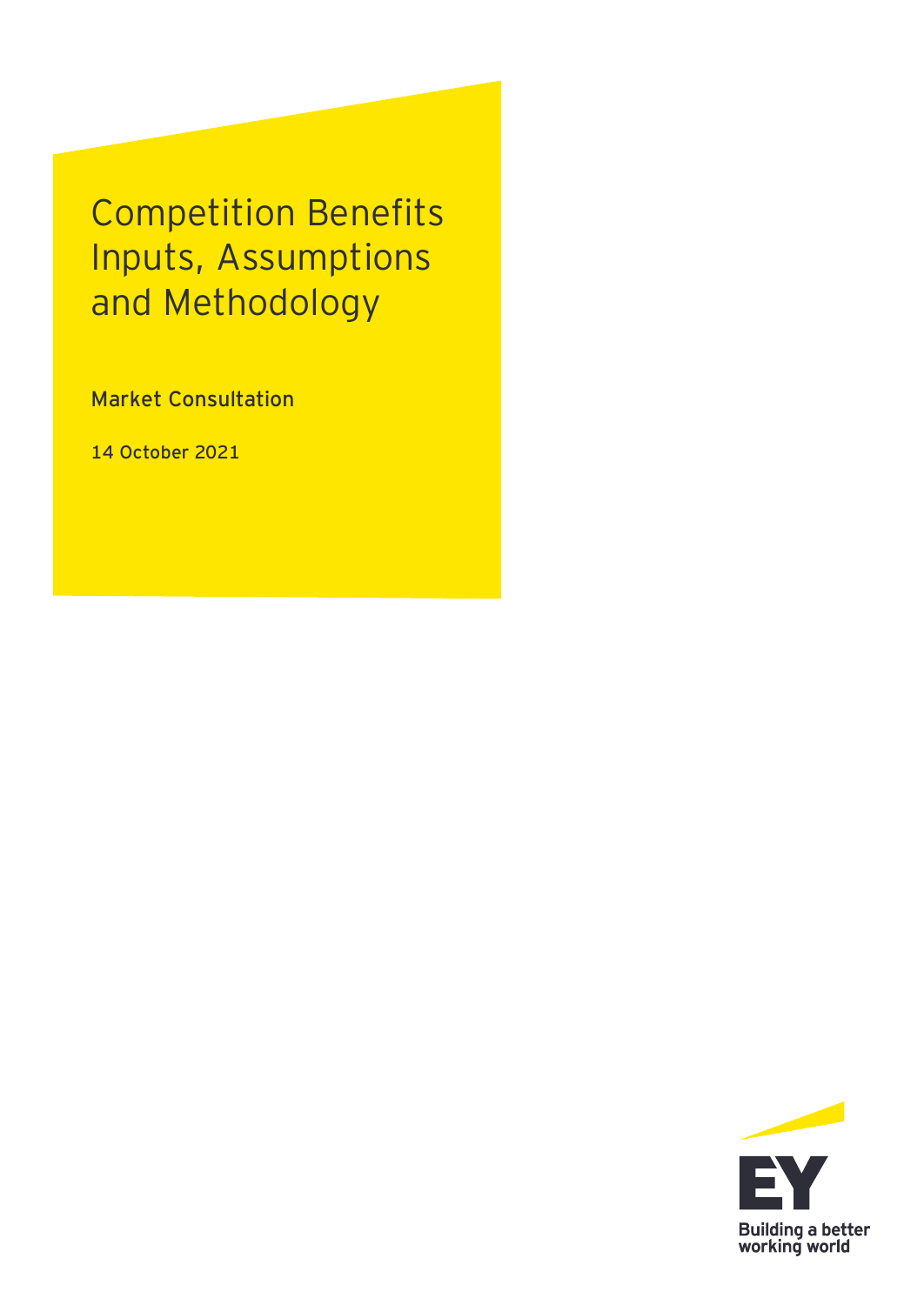## **Release Notice**

Ernst & Young was engaged pursuant to the terms of its agreement beginning 13 September 2021 (the "Agreement") with the engaging client (the "Client") to prepare a report for inputs, assumptions and methodology for the calculation of competition benefits.

The detail of Ernst & Young's work is set out in this report (Report), including the assumptions and qualifications made in preparing the Report. The Report should be read in its entirety including this release notice. A reference to the Report includes any part of the Report. No further work has been undertaken by Ernst & Young since the date of the Report to update it.

Ernst & Young has prepared the Report for the purpose of market consultation (the "Purpose"). Ernst & Young makes no representations as to the appropriateness, accuracy or completeness of the Report for any party other than the Client. Our work commenced on 13 September 2021 and was completed on 14 October 2021. Therefore, our Report does not take account of events or circumstances arising after 14 October 2021 and we have no responsibility to update the Report for such events or circumstances.

Any party receiving a copy of the Report must make and rely on their own enquiries in relation to the issues to which the Report relates, the contents of the Report and all matters arising from or relating to or in any way connected with the Report or its contents. Ernst & Young disclaims all responsibility to any Recipients for any loss or liability that the Recipients may suffer or incur arising from or relating to or in any way connected with the contents of the Report, the provision of the Report to the Recipients or the reliance upon the Report by the Recipients.

No claim or demand or any actions or proceedings may be brought against Ernst & Young arising from or connected with the contents of the Report. Ernst & Young will be released and forever discharged from any such claims, demands, actions or proceedings. Our Report is based, in part, on the information provided to us by the Client and other stakeholders engaged in this consultation process. We have relied on the accuracy of the information gathered through these sources. We do not imply, and it should not be construed that we have performed an audit, verification or due diligence procedures on any of the information provided to us. We have not independently verified, nor accept any responsibility or liability for independently verifying, any such information nor do we make any representation as to the accuracy or completeness of the information. We accept no liability for any loss or damage, which may result from your reliance on any research, analyses or information so supplied.

Modelling work performed that may have been completed in the preparation of this Report inherently requires assumptions about future behaviours and market interactions, which may result in projections that deviate from future conditions. There will usually be differences between estimated and actual outcomes, because events and circumstances frequently do not occur as expected, and those differences may be material. We take no responsibility that any projected outcomes will be achieved. We highlight that any analysis presented in the Report does not constitute investment advice or a recommendation to you on a future course of action. We provide no assurance that the scenarios we have described will be accepted by any relevant authority or third party.

Ernst & Young have consented to the Report being published electronically on the AEMO website for market consultation purposes only. Ernst & Young have not consented to distribution or disclosure beyond this. The material contained in the Report, including the Ernst & Young logo, is copyright. The Report, including the Ernst & Young logo, cannot be altered without prior written permission from Ernst & Young.

Ernst & Young's liability is limited by a scheme approved under Professional Standards Legislation.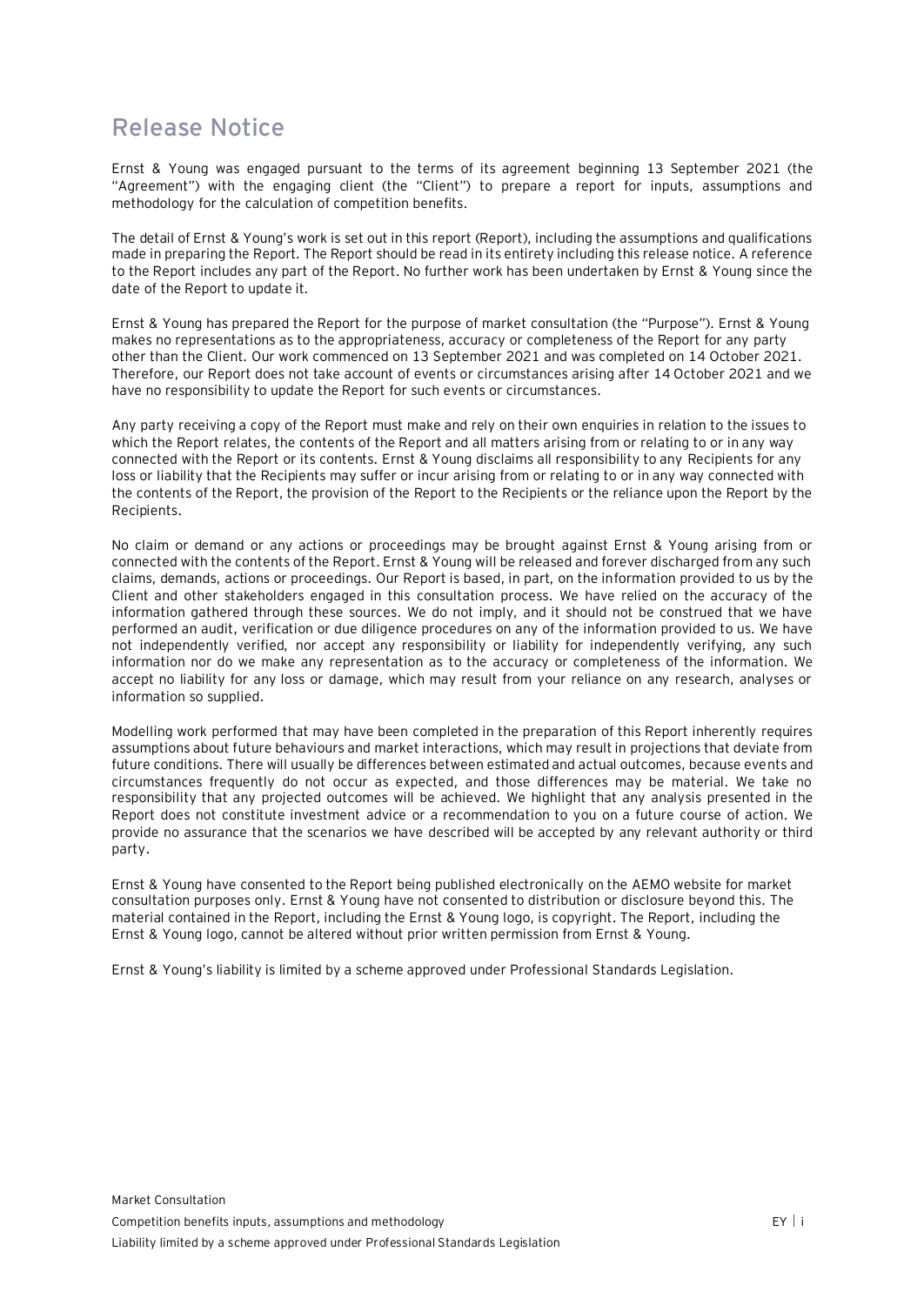## Table of contents

| 3.  |  |  |  |  |  |
|-----|--|--|--|--|--|
| 3.1 |  |  |  |  |  |
| 3.2 |  |  |  |  |  |
|     |  |  |  |  |  |
|     |  |  |  |  |  |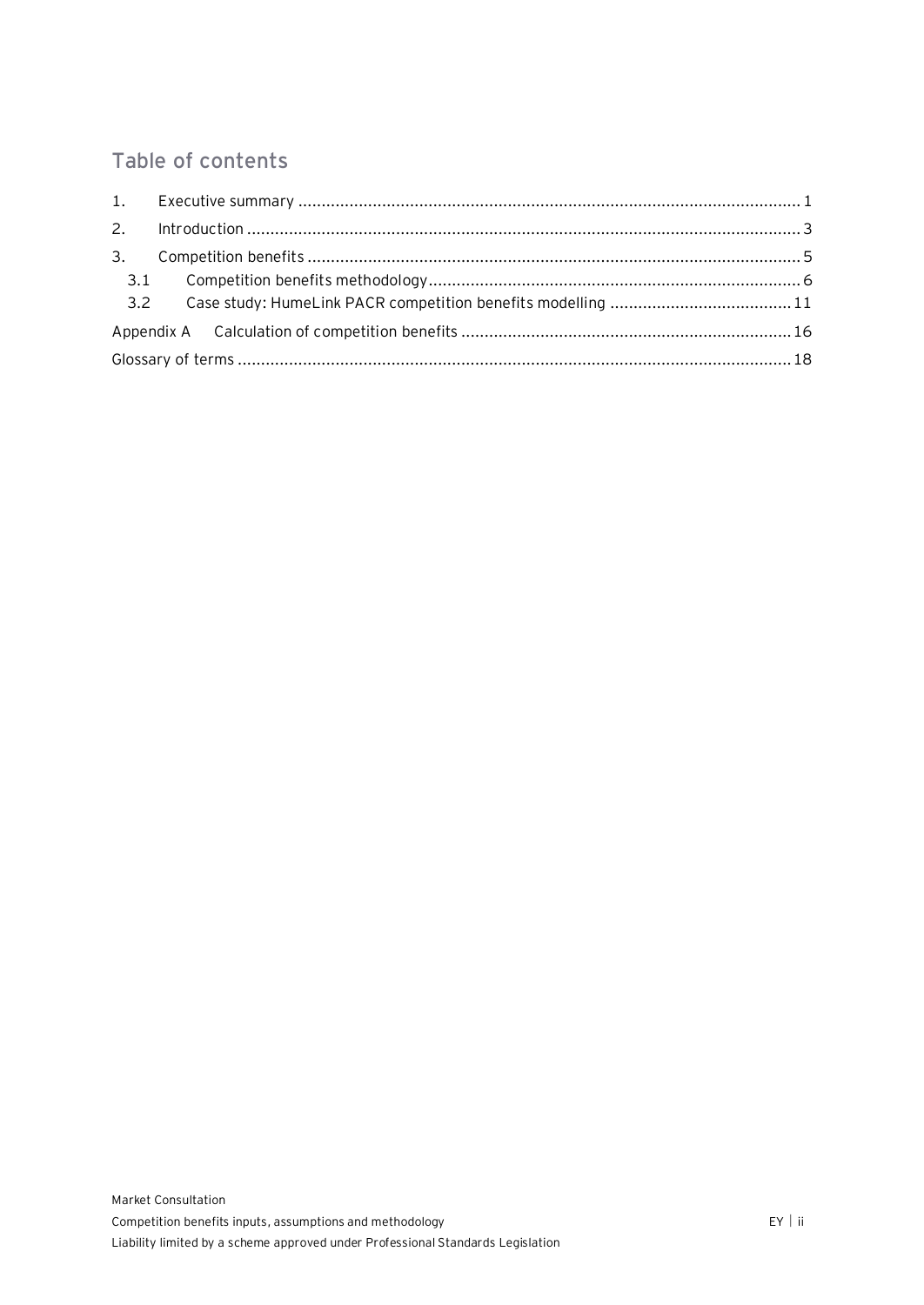## <span id="page-3-0"></span>**1. Executive summary**

EY has been engaged to prepare a proposed market competition benefits calculation inputs, assumptions and methodology report (Report) based on the Australian Energy Regulator's (AER) approved methodologies<sup>1</sup>. The Report presents a proposed method for the calculation of market competition benefits relating to network augmentation options that form the candidate development paths (CDP) considered in the Integrated System Plan (ISP), to be applied unless Australian Energy Market Operator (AEMO) can provide reasons why<sup>2</sup>: ·

- <span id="page-3-2"></span><span id="page-3-1"></span>competition benefit is likely not to materially affect the outcome of the assessment of the optimal development path (ODP)<sup>3</sup>; or  $\cdot$
- <span id="page-3-3"></span>► the estimated cost of undertaking the analysis to quantify the market benefit is likely to be disproportionate given the level of uncertainty regarding future outcomes.

The AER has defined the classes of AEMO ISP and RIT-T benefits $1.2$  $1.2$ . The classes of AEMO ISP market benefits are shown in [Figure 1,](#page-4-0) and have been grouped into traditional benefits and competition benefits<sup>4</sup>. Further, EY (consistent with the Frontier Economics<sup>5</sup> approach) group competition benefits into competition cost savings and competition benefits due to demand response<sup>6</sup>.

This Report describes both groups of market competition benefits and a proposed application of the Frontier approach to calculating competition benefits. A case study which is applied in the HumeLink Project Assessment Conclusion Report (PACR)<sup>7</sup> is included to illustrate the methodology, noting that in the ISP, AEMO may apply the methodology to CDPs rather than an individual network augmentation option unless a narrower focus on individual elements can be justified.

<sup>4</sup> Note that option value and ancillary services are other additional classes, which are modelled less often. 5 Frontier Economics, September 2004, *Evaluating interconnection competition benefits.* Available at:

<sup>7</sup> TransGrid RIT-T website available at: [https://www.transgrid.com.au/what-we-do/projects/current-](https://www.transgrid.com.au/what-we-do/projects/current-projects/Reinforcing%20the%20NSW%20Southern%20Shared%20Network)

<sup>1</sup> AER, August 2020, *Application guidelines - Regulatory investment test for transmission*. Available at: [https://www.aer.gov.au/system/files/AER%20-](https://www.aer.gov.au/system/files/AER%20-%20Regulatory%20investment%20test%20for%20transmission%20application%20guidelines%20-%2025%20August%202020.pdf)

[<sup>%20</sup>Regulatory%20investment%20test%20for%20transmission%20application%20guidelines%20-](https://www.aer.gov.au/system/files/AER%20-%20Regulatory%20investment%20test%20for%20transmission%20application%20guidelines%20-%2025%20August%202020.pdf) [%2025%20August%202020.pdf](https://www.aer.gov.au/system/files/AER%20-%20Regulatory%20investment%20test%20for%20transmission%20application%20guidelines%20-%2025%20August%202020.pdf) Accessed 7 October 2021.

<sup>2</sup> AER, August 2020, *Cost benefit analysis guidelines, Guidelines to make the Integrated System Plan actionable*. Available at [https://www.aer.gov.au/system/files/AER%20-%20Cost%20benefit%20analysis%20guidelines%20-](https://www.aer.gov.au/system/files/AER%20-%20Cost%20benefit%20analysis%20guidelines%20-%2025%20August%202020.pdf) [%2025%20August%202020.pdf,](https://www.aer.gov.au/system/files/AER%20-%20Cost%20benefit%20analysis%20guidelines%20-%2025%20August%202020.pdf) Accessed 7 October 2021.

 $3$  Note that the ODP is chosen from the set of CDPs as the suite of actionable and future ISP projects which optimises benefits to consumers given the uncertainties in the future outlook.

[https://www.aer.gov.au/system/files/Frontier%20Economics%20report%20-](https://www.aer.gov.au/system/files/Frontier%20Economics%20report%20-%20evaluating%20interconnection%20competition%20benefits%20-%20September%202004.pdf)

[<sup>%20</sup>evaluating%20interconnection%20competition%20benefits%20-%20September%202004.pdf.](https://www.aer.gov.au/system/files/Frontier%20Economics%20report%20-%20evaluating%20interconnection%20competition%20benefits%20-%20September%202004.pdf) Accessed 7 October 2021.

<sup>&</sup>lt;sup>6</sup> The term "demand response" has been adopted from Frontier's 2004 report in this context meaning the long term response of electricity demand due to change in electricity price (elasticity). It is noted that this differs from the general contemporary use of the term as meaning short term demand flexibility (e.g. Wholesale Demand Response).

[projects/Reinforcing%20the%20NSW%20Southern%20Shared%20Network.](https://www.transgrid.com.au/what-we-do/projects/current-projects/Reinforcing%20the%20NSW%20Southern%20Shared%20Network) Accessed 7 October 2021.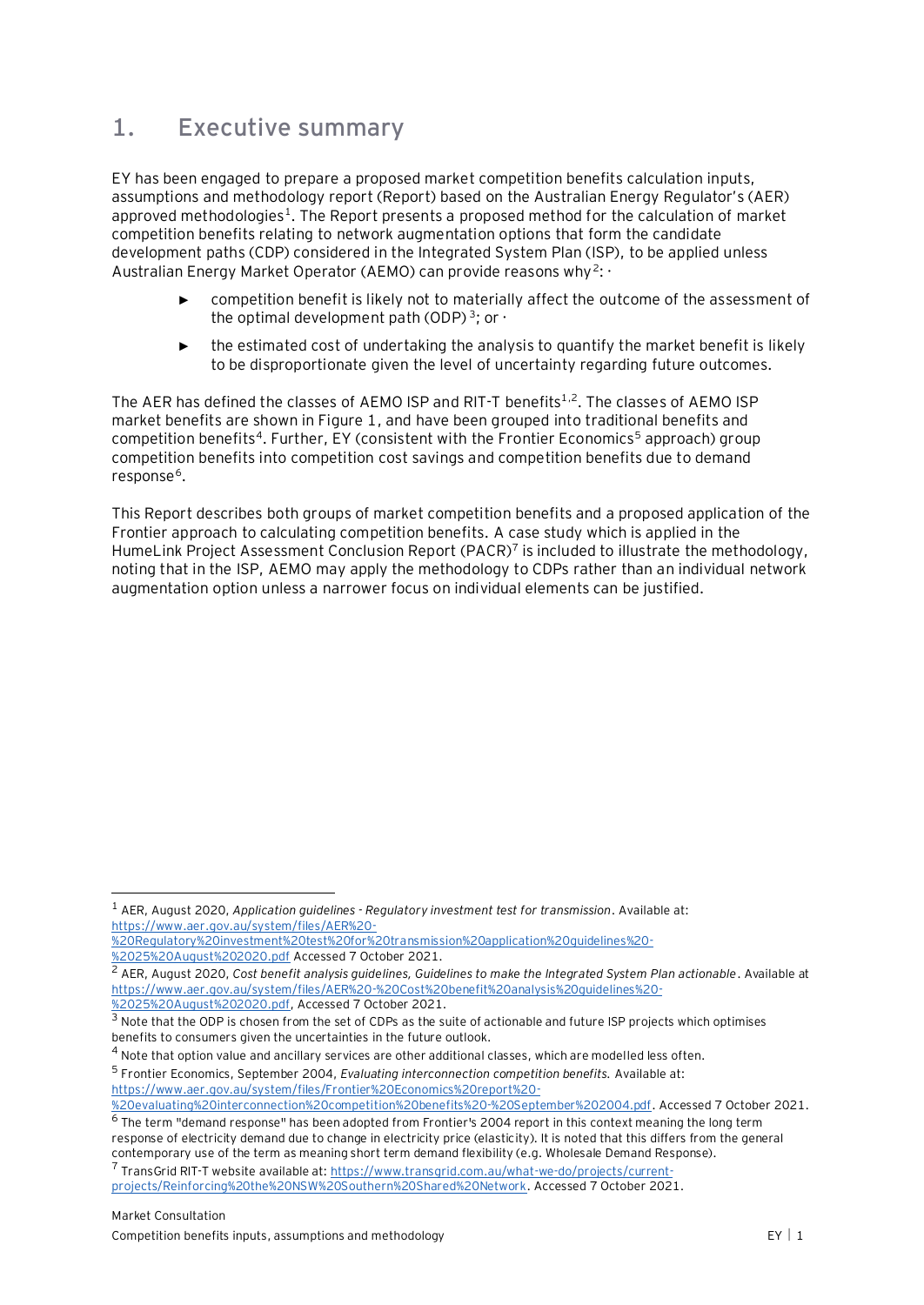#### <span id="page-4-0"></span>**Figure 1: Classes of market benefits<sup>8</sup>**



<sup>8</sup> The diagram is based on a combination of the AER, August 2020, *Application guidelines - Regulatory investment test for transmission* and Frontier Economics, September 2004, *Evaluating interconnection competition benefits.*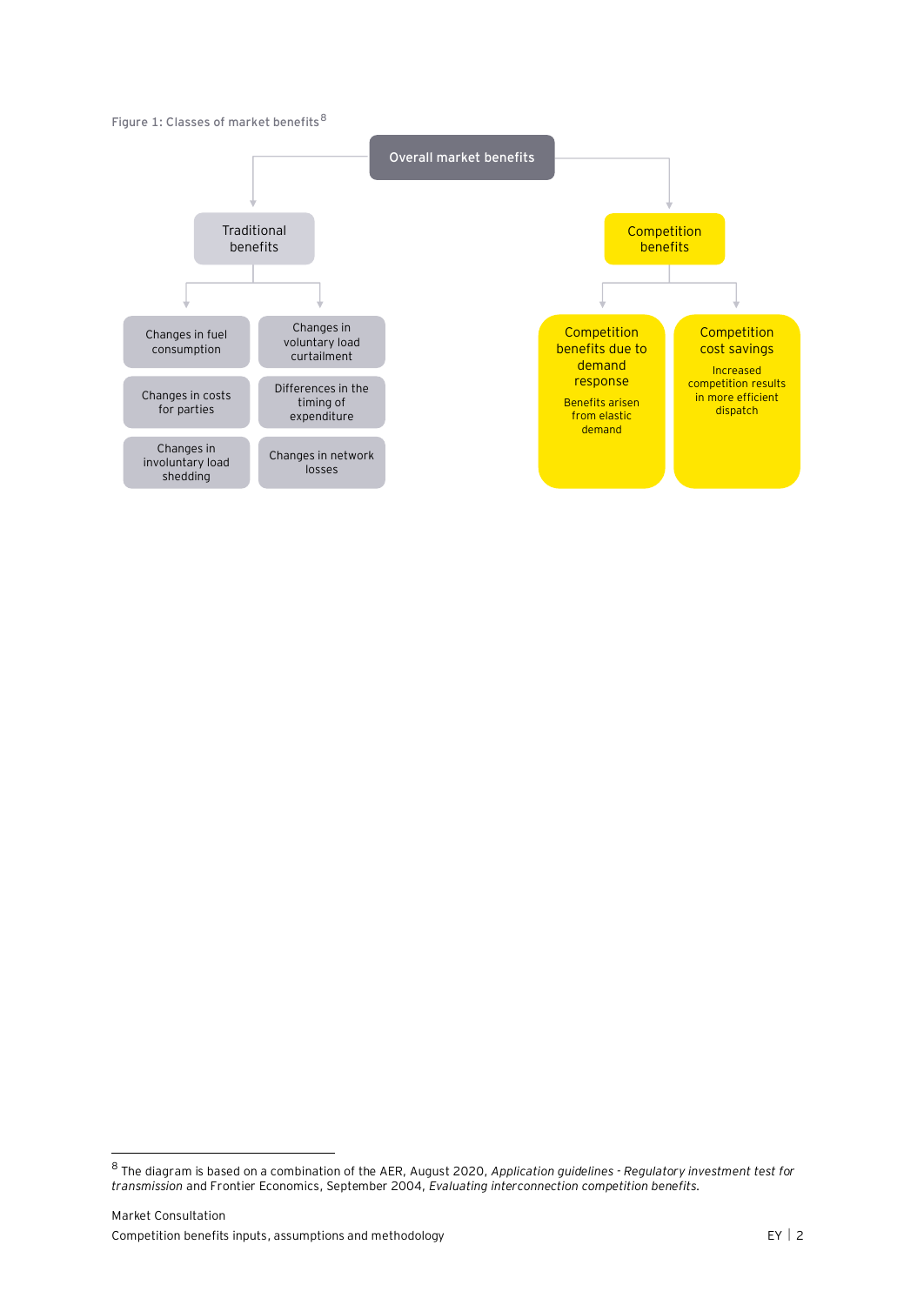## <span id="page-5-0"></span>**2. Introduction**

EY has been engaged to prepare a proposed market competition benefits calculation inputs, assumptions and methodology report (Report) based on the Australian Energy Regulator's (AER) approved methodologies<sup>9</sup>. The Report presents a proposed method for the calculation of market competition benefits relating to network augmentation options that form the candidate development paths (CDP) considered in the Integrated System Plan (ISP), to be applied unless Australian Energy Market Operator (AEMO) can provide reasons why<sup>10</sup>:

- <span id="page-5-2"></span><span id="page-5-1"></span>competition benefit is likely not to materially affect the outcome of the assessment of the optimal development path  $(ODP)^{11}$ ; or
- ► the estimated cost of undertaking the analysis to quantify the market benefit is likely to be disproportionate given the level of uncertainty regarding future outcomes.

AEMO must publish an ISP at least every two years by 30 June in accordance with the procedures outlined within rule 5.22 of the NER. The ISP establishes a whole of system plan for the efficient development of the power system that achieves power system needs for a planning horizon of at least 20 years, for the long-term interests of consumers of electricity. In this way, the ISP seeks to coordinate investment across the power system. This promotes efficient investment in, and efficient operation and use of, electricity services for the long-term interests of consumers of electricity $10$ .

Under clause 5.22.10(c)(1) of the NER, AEMO must, in preparing an ISP, consider competition benefits as a class of market benefits that could be delivered by the development path unless AEMO can provide the reasons for not doing  $\delta^{10}$  $\delta^{10}$  $\delta^{10}$ , as mentioned above. Competition benefits are likely to accrue if a CDP could impact the bidding behaviour of generators (and other market participants) who may have a degree of market power relative to the base case<sup>[9](#page-5-2)</sup>.

[Figure 2](#page-6-0) shows the classes of market benefits<sup>12</sup>. For the purpose of this consultation, market benefits which have generally been considered in the ISP assessment in recent years are described as "traditional benefits". Traditional benefits (or non-competition benefits) are typically calculated by applying competitive (short-run marginal cost, SRMC) generator bid modelling. The AEMO ISP modelling framework and software tools apply an overall mathematical approach to the generation and transmission investment planning problem by minimising total cost of energy supply in a linear program optimisation.

Competition benefits, as a class of benefits, have not been explicitly assessed in the ISP to date due to the computational complexity and uncertainty surrounding future outcomes, and have been rarely modelled in recent RIT-Ts for similar reasons. An example, which will be used to illustrate the methodology in this report, is in the HumeLink PACR, where EY evaluated market competition benefits, following the Frontier approach (which ensures that the modelling avoids the risk of double counting the efficiency benefits which have already been captured in the traditional benefits)<sup>13</sup>.

[%20Regulatory%20investment%20test%20for%20transmission%20application%20guidelines%20-](https://www.aer.gov.au/system/files/AER%20-%20Regulatory%20investment%20test%20for%20transmission%20application%20guidelines%20-%2025%20August%202020.pdf) [%2025%20August%202020.pdf.](https://www.aer.gov.au/system/files/AER%20-%20Regulatory%20investment%20test%20for%20transmission%20application%20guidelines%20-%2025%20August%202020.pdf) Accessed 7 October 2021.

<sup>9</sup> AER, August 2020, *Application guidelines - Regulatory investment test for transmission*. Available at: [https://www.aer.gov.au/system/files/AER%20-](https://www.aer.gov.au/system/files/AER%20-%20Regulatory%20investment%20test%20for%20transmission%20application%20guidelines%20-%2025%20August%202020.pdf)

<sup>10</sup> AER, August 2020, *Cost benefit analysis guidelines, Guidelines to make the Integrated System Plan actionable*. Available a[t https://www.aer.gov.au/system/files/AER%20-%20Cost%20benefit%20analysis%20guidelines%20-](https://www.aer.gov.au/system/files/AER%20-%20Cost%20benefit%20analysis%20guidelines%20-%2025%20August%202020.pdf) [%2025%20August%202020.pdf,](https://www.aer.gov.au/system/files/AER%20-%20Cost%20benefit%20analysis%20guidelines%20-%2025%20August%202020.pdf) Accessed 7 October 2021.

 $11$  Note that the ODP is chosen from the set of CDPs as the suite of actionable and future ISP projects which optimises benefits to consumers given the uncertainties in the future outlook.

<sup>&</sup>lt;sup>12</sup> Note that option value and ancillary services are other additional classes, which are modelled less often.

<sup>13</sup> TransGrid RIT-T website available at [https://www.transgrid.com.au/projects-innovation/humelink.](https://www.transgrid.com.au/projects-innovation/humelink) Accessed 7 October 2021.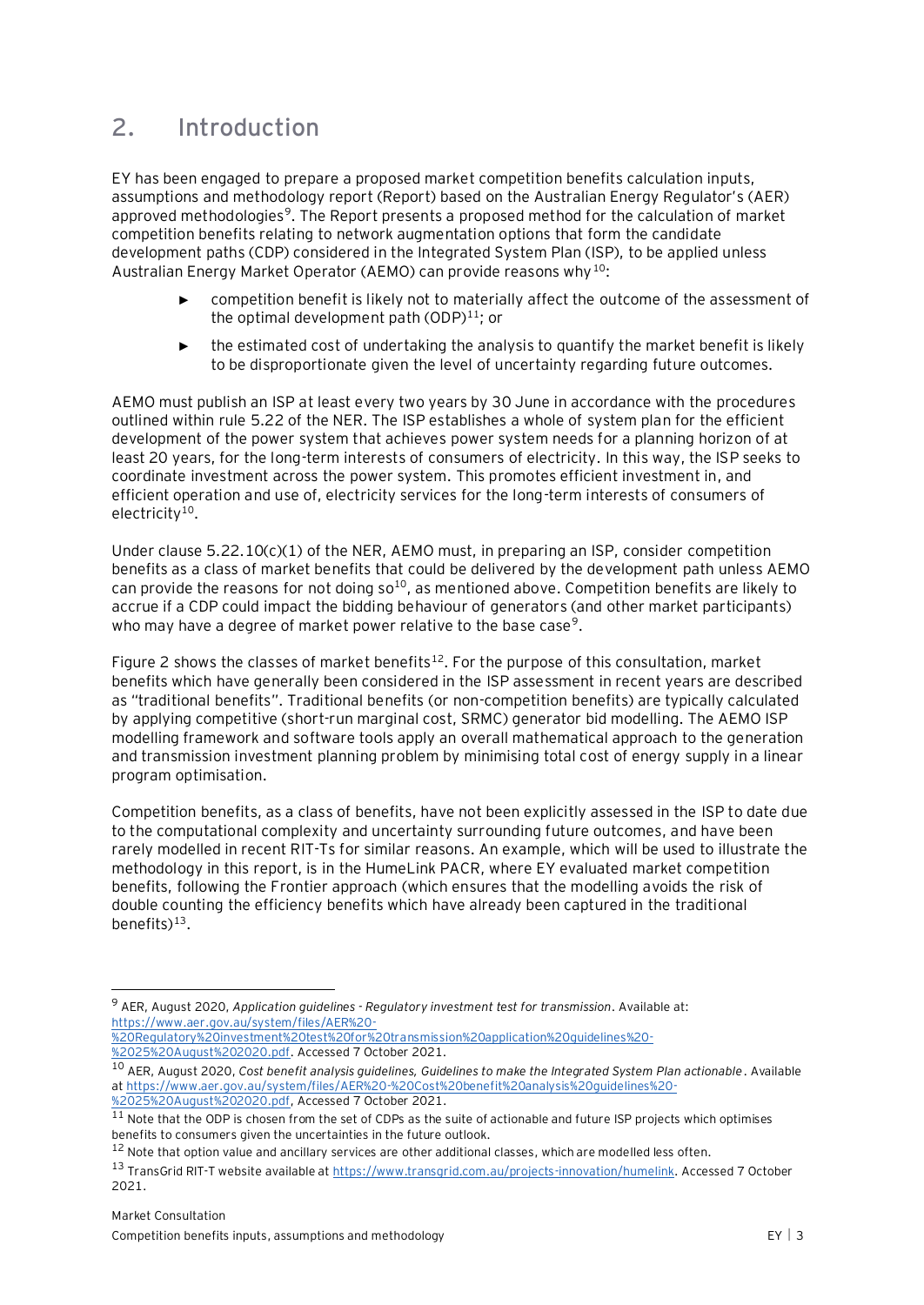#### <span id="page-6-0"></span>**Figure 2: Classes of market benefits<sup>14</sup>**



The remainder of the Report is structured in the following sections:

- ► Chapter 3 provides an overview of the proposed competition benefits modelling and calculation methodology recommended by EY, including its categories, key modelling steps, assumptions and inputs. It illustrates this using a recent case study for HumeLink.
- Appendix A further details the proposed procedural approach to configuring the market model and the mathematics applied to calculate competition benefits.

<sup>14</sup> The term "demand response" has been adopted from Frontier's 2004 report in this context meaning the long-term response of electricity demand due to change in electricity price (elasticity). It is noted that this differs from the general contemporary use of the term as meaning short term demand flexibility (e.g. Wholesale Demand Response).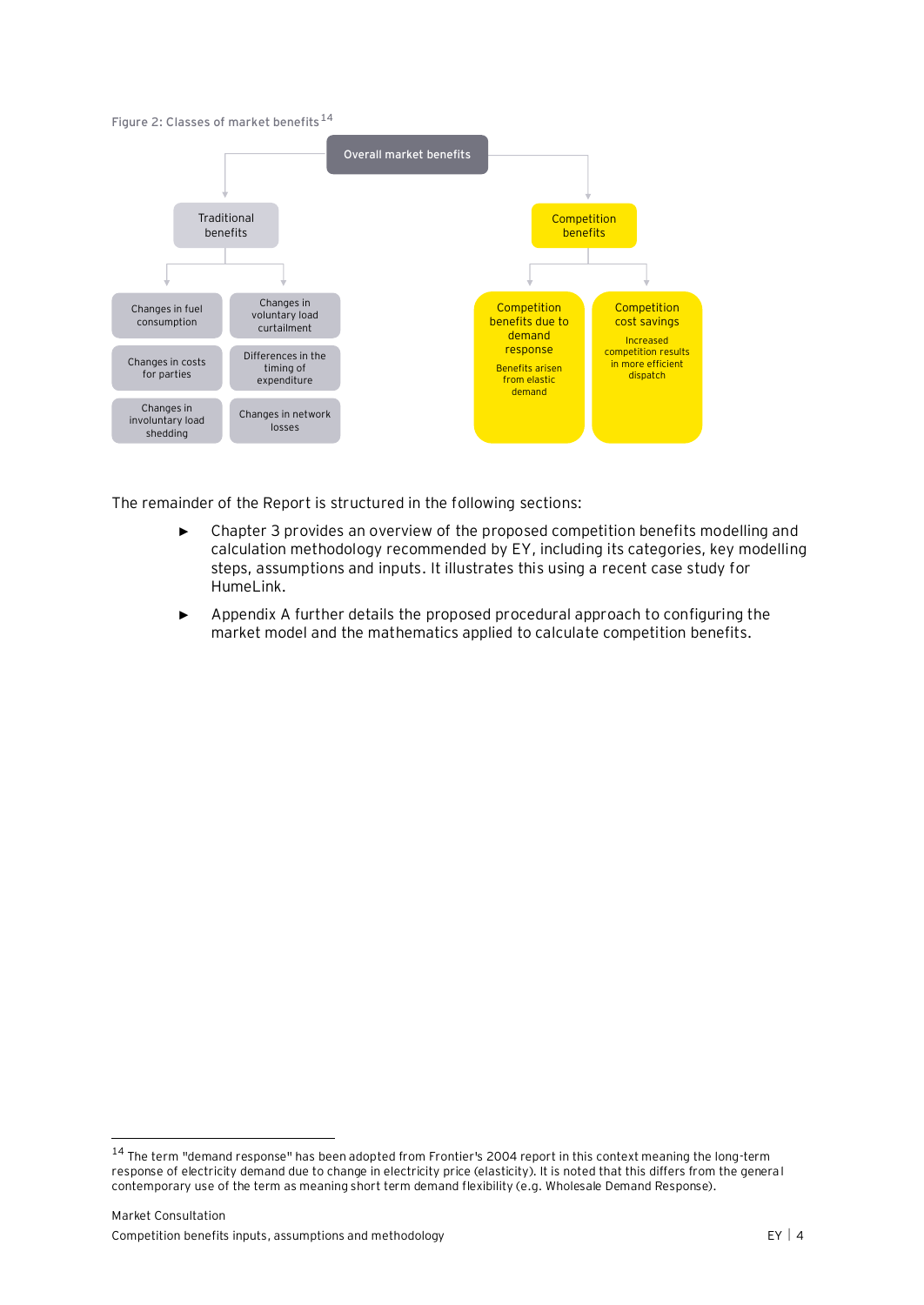# <span id="page-7-0"></span>**3. Competition benefits**

Traditional classes of ISP market benefits (e.g. capital expenditure (capex), fuel, operation and maintenance) are calculated based on competitive dispatch and SRMC bidding, with the implicit assumption that the market is fully competitive. However, the SRMC-based market modelling may not capture all the market benefits of a CDP.

Under clause 5.22.10(c)(1) of the NER, AEMO must, in preparing an ISP, consider competition benefits as a class of market benefits that could be delivered by the development path unless there is a valid reason for not doing so  $15$ . Competition benefits are likely to apply if a CDP could impact the bidding behaviour of generators (and other market participants) who may have a degree of market power relative to the base case.

Competition benefits can be calculated when the modelling process calculates market benefits as the difference between the following present values of the economic surplus<sup>[9](#page-5-2)</sup>:

- arising with the CDP, with bidding behaviour reflecting any market power prevailing with that CDP in place; and
- ► in the base case (or counterfactual case), with bidding behaviour reflecting any market power in the base case.

The AER in the RIT-T application guidelines suggest two possible approaches for the calculation of competition benefits, known as the "Biggar approach" and the "Frontier approach". Both approaches involve the same methodology for calculating the overall market benefits of a credible option of the RIT-T, (a CDP in the ISP), and result in the same total market benefits. The difference between the two approaches relates to how to differentiate the overall market benefits of a CDP between competition benefits and traditional benefits. The AER allows, by virtue of the guidelines, adoption of either approach (or another approach) for the calculation of competition benefits.

While both approaches are acceptable to the AER, EY recommends applying the Frontier approach in the competition benefits modelling for the ISP for the following reasons:

- The Frontier approach assesses the competition benefits over and above the traditional benefits which ensures that the total gross market benefits, particularly efficiency savings already calculated in the competitive bidding paradigm, are not double counted; and
- <span id="page-7-2"></span><span id="page-7-1"></span>The Frontier approach has been used in past studies, including:
	- $\triangleright$  for the SNOVIC upgrade<sup>16</sup> which outlines the details of modelling considerations for calculating competition benefits in the NEM;
	- $\triangleright$  for the recent study on the Liddell closure<sup>17</sup> (although for a different purpose) which provides reasonable background and up-to-date information about the modelling and particularly the strategic players and historical analysis of major coal generator bidding strategies; and
	- ► for the recent HumeLink PACR modelling.

 $15$  Under clause 5.22.10(c)(3) of the NER, AEMO must take all the classes of market benefits as material unless it can provide reasons why: • a particular class of market benefit is likely not to materially affect the outcome of the assessment of the development path; or • the estimated cost of undertaking the analysis to quantify the market benefit is likely to be disproportionate given the level of uncertainty regarding future outcomes.

<sup>16</sup> Frontier Economics, September 2004, *Evaluating interconnection competition benefits.* Available at: [https://www.aer.gov.au/system/files/Frontier%20Economics%20report%20-](https://www.aer.gov.au/system/files/Frontier%20Economics%20report%20-%20evaluating%20interconnection%20competition%20benefits%20-%20September%202004.pdf)

[<sup>%20</sup>evaluating%20interconnection%20competition%20benefits%20-%20September%202004.pdf.](https://www.aer.gov.au/system/files/Frontier%20Economics%20report%20-%20evaluating%20interconnection%20competition%20benefits%20-%20September%202004.pdf) Accessed 7 October 2021. <sup>17</sup> Frontier Economics, *Modelling of Liddell power station closure.* Available at:

[https://www.energy.gov.au/sites/default/files/Frontier%20Economics%20Modelling%20of%20Liddell%20Power%20Station%](https://www.energy.gov.au/sites/default/files/Frontier%20Economics%20Modelling%20of%20Liddell%20Power%20Station%20Closure.pdf) [20Closure.pdf.](https://www.energy.gov.au/sites/default/files/Frontier%20Economics%20Modelling%20of%20Liddell%20Power%20Station%20Closure.pdf) Accessed 7 October 2021.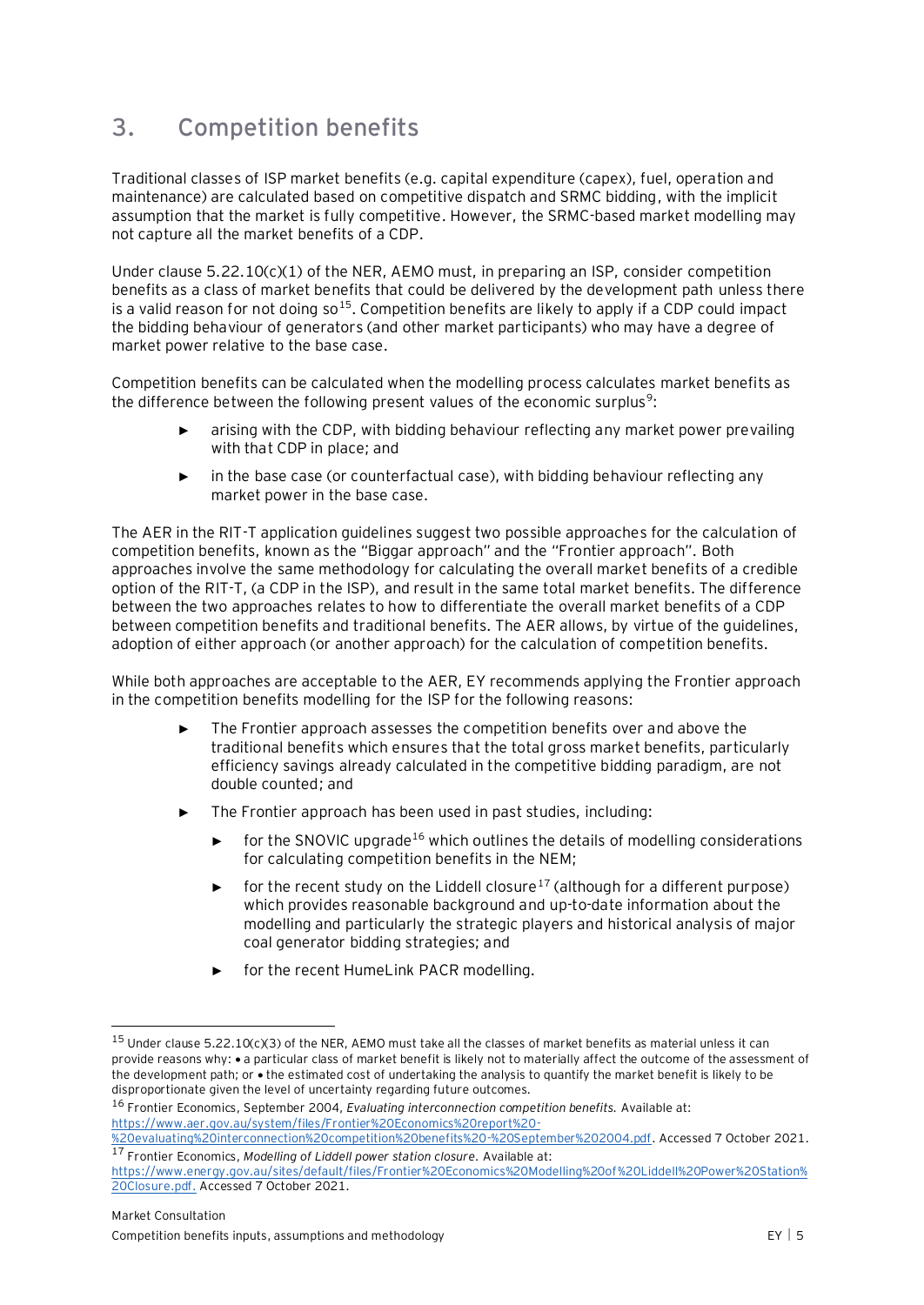[Figure 3](#page-8-1) illustrates a high-level overview of the Frontier approach.

<span id="page-8-1"></span>**Figure 3: Overview of the Frontier approach**



A detailed description of the Frontier approach and how it may be applied to evaluating competition benefits within the ISP framework is provided in the following section.

### <span id="page-8-0"></span>**3.1 Competition benefits methodology**

#### **3.1.1 Frontier definition**

The Frontier approach involves finding the difference between the change in overall economic surplus resulting from the CDP<sup>[9](#page-5-2)</sup>:

- assuming bidding reflected the prevailing degree of market power both before and after the CDP ; and
- assuming fully competitive bidding both before and after the CDP.

The importance of competition benefits was highlighted by Frontier Economics back in 2004 as  $follows<sup>16</sup>$  $follows<sup>16</sup>$  $follows<sup>16</sup>$ :

- ► "*the original intent of the NEM was to develop arrangements to facilitate the development of (regulated) interconnects to promote competition between the State electricity systems and yet, to-date, the competitive impacts from interconnection have been ignored; and*
- as the power system evolves with the connection of new generators and loads in *response to the price signals given by the market, the contribution of the other (non-competition related) benefits to the overall benefits of interconnection will diminish. This will mean that competition benefits will become an increasingly important source of the benefits of interconnection. Therefore, more time and effort will need to be spent in understanding the nature of these benefits and how they can be measured.*"

The Frontier approach has stated that competition benefits can be grouped into "static benefits" and "dynamic benefits". The static benefits relate to making more efficient use of existing input, which are based on the changes to the dispatch and pricing of existing plant. These benefits are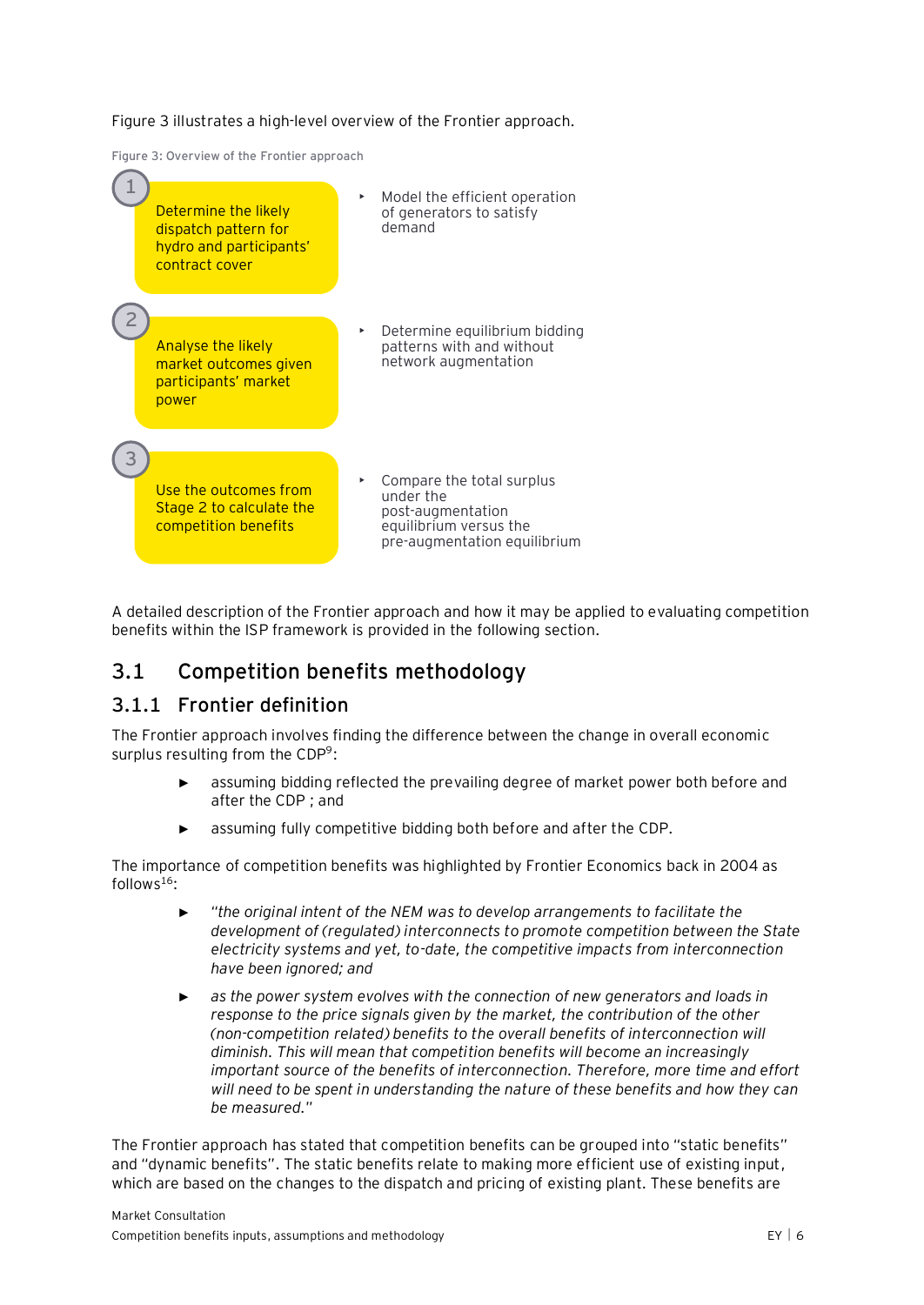different to the dynamic benefits which consider the changes in investment patterns such as avoiding generators (or proponents) with a degree of market power investing in new capacity earlier than an independent investor, in order to entrench its market position. These dynamic competition benefits are in addition to the dynamic market benefits itemised in [Figure 2](#page-6-0) under traditional benefits such as the differences in the timing of capital expenditure.

The reason for (only) modelling the static competition benefits is to remove the need for the complexity of calculating the competition related dynamic benefits, as outlined by Frontier Economics, unless there is a sufficient justification for undertaking further complex analysis beyond that of the static competition benefit analysis. The Frontier approach states that if the static competition benefits are not significant, it is likely that the dynamic competition benefits are also small, and therefore the significant effort required to undertake the complex modelling would outweigh the benefits.





The Frontier approach for defining competition benefits is to measure the additional benefits that an augmentation might accrue if the assumption of fully competitive bidding was relaxed<sup>[16](#page-7-1)</sup>. These benefits are over and above traditional market benefits, and are expected to flow from taking into account "realistic bidding"<sup>18</sup> behaviour of generation portfolios. considers static benefits

## <span id="page-9-0"></span>**3.1.2 Strategic bidding and Nash Equilibrium**

Calculating competition benefits requires a robust approach to determining realistic bidding. The AER suggest that it should be based on a credible theory as to how participants are likely to behave in the market over the modelling period, while taking into account the interaction of participants in their bidding behaviour<sup>[9](#page-5-2)</sup>.

Electricity market players can be generally classified as non-strategic or strategic players (see [Figure 5\)](#page-10-0). Non-strategic players are typically price takers and can be modelled with fixed bids. In contrast, strategic players are those players that submit bids to maximise their profit when possible, taking into account the changes (if any) to bidding seen from other players.

<sup>18</sup> As described in the AERs August 2020, *Application guidelines - Regulatory investment test for transmission*.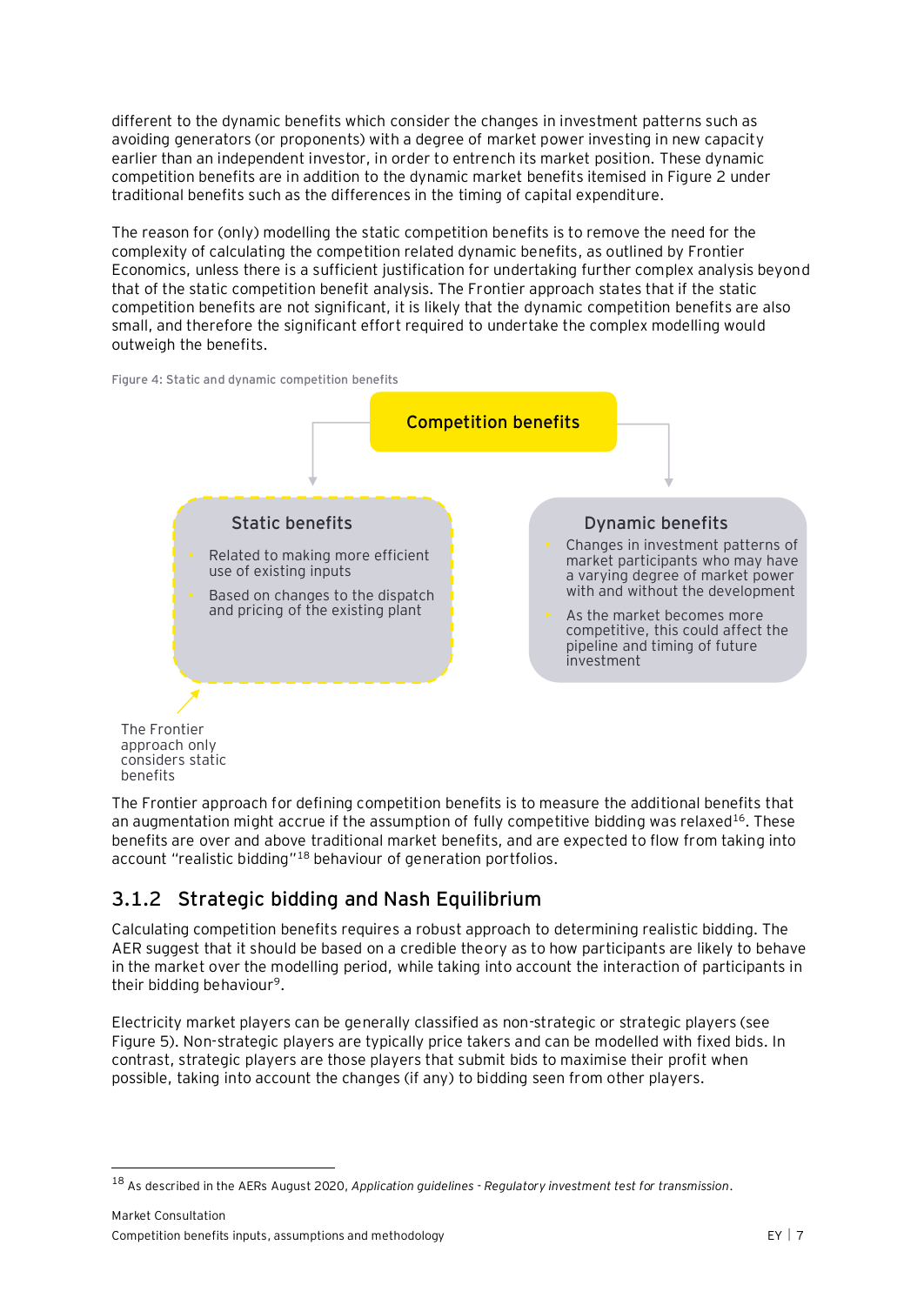<span id="page-10-0"></span>**Figure 5: Non-strategic and Strategic players**



Game theory is a branch of mathematical analysis which is designed to examine decision making when the actions (such as bids) of one decision maker (player) affect the outcomes of other players. These actions may elicit a competitive response that alters the first player's outcome<sup>[17](#page-7-2)</sup>. Game theory is a robust and methodical approach, and one of its model outputs is a Nash Equilibrium. In the context of the NEM:

- ► The Nash Equilibrium identifies a set of generator and dispatchable load bids/offers which rational participants would choose under a given set of market conditions<sup>[16](#page-7-1)</sup>.
- ► The Nash Equilibrium outcome is found when the best responses of all players coincide<sup>[16](#page-7-1)</sup> – in other words, all strategic players maximise their profit from a particular selected combination of bids/offers.

A wide range of bids can be used for a game theory approach to the NEM. This includes capacity bids (Cournot modelling, shifting capacity between price bands, typically moving/withholding capacity from low price to higher price bands), price bids (Bertrand modelling (shadow pricing), modifying price bands whilst retaining capacity at each band), or a combination of both<sup>[17](#page-7-2)</sup>. There are countless possible combinations and it is not possible, nor useful, to attempt to find the theoretically perfect combination of all potential bids<sup>[16](#page-7-1)</sup> for all potential players. There are several reasons for this:

- ► It is likely that only larger generators and portfolios will attempt to influence market prices by changing their bids or withholding some level of capacity to higher price bands.
- Generators which can influence transmission network constraints particularly constraints which impact interconnector flows — are likely to have some market power.
- Strategic bidding depends on other factors such as the available capacity in the market.
	- ► If there is additional spare capacity available in the market for example, during daytime periods due to the increased rooftop PV generation that reduces grid demand — strategic players' bidding actions will be less impactful.
- The contract levels of generators capture their impact on marginal bidding  $decisions<sup>17</sup>$  $decisions<sup>17</sup>$  $decisions<sup>17</sup>$ .

Conventional storage hydro generators as well as large pumped hydros can also play strategically in the market. Modelling storage hydros and pumped hydros strategically is complex, as their dispatch depends on several factors such as storage capacity, inflow and availability. The Frontier approach assumes hydro generators and storages are non-strategic players, while stating that this assumption would tend to underestimate the value of competition benefits<sup>[16](#page-7-1)</sup>.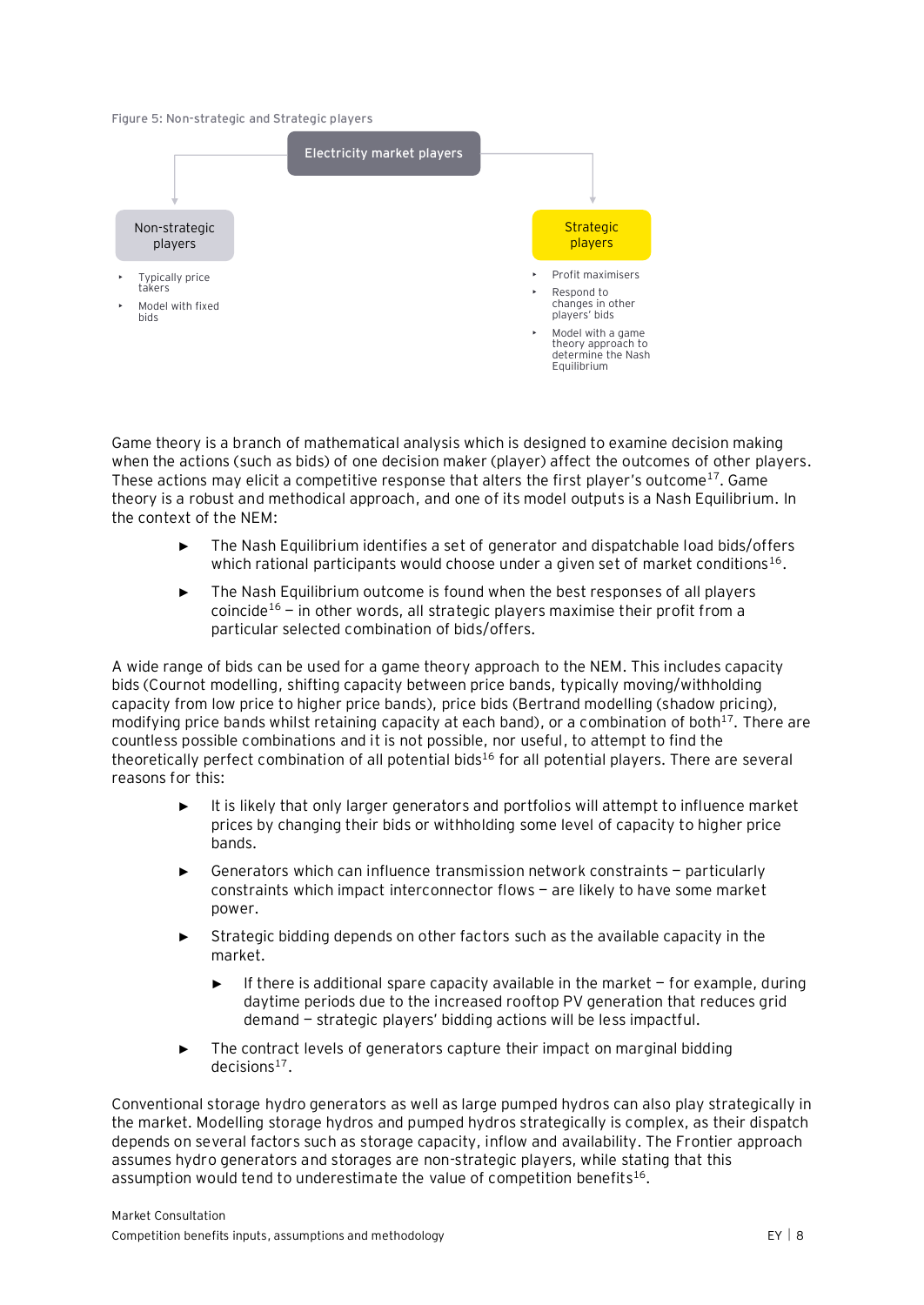### **3.1.3 Competition benefits calculations**

Static competition benefits accrue from competition cost savings as well as benefits due to elasticity of demand to electricity price, which is described by Frontier Economics as demand response. As seen in [Figure 6,](#page-11-0) the Frontier approach identifies three areas of static benefits associated with a new or upgraded interconnection, called<sup>[16](#page-7-1)</sup>:

- ► **efficiency cost savings** due to more efficient dispatch in the SRMC bidding paradigm, which reflects fully competitive bidding without any player choosing to bid strategically. These are the traditional static benefits.
- ► **competition cost savings** enhanced efficiency cost savings due to creating an increased level of competition associated with the expanded transmission capacity, and less possibility for strategic players to exert market power.
- ► **competition benefits due to a demand increase** response to lower electricity market prices, resulting in an increase in the level of aggregate supply and demand, which is due to elasticity of demand to wholesale market price. Augmentations might lead to sustained lower prices at least in the importing region, which would encourage more consumption by consumers. This is considered as a competition benefit component as it will add to the total surplus of generators and consumers $^{19}$ . This applies even with a shift towards higher levels of renewable generation, where the expanded transmission provides better access to lower cost renewable generation and reduced congestion.



<span id="page-11-0"></span>**Figure 6: Calculation of competition benefit[s](#page-3-3)<sup>5</sup>**

Gross competition benefits are calculated as the difference between the total surplus of the augmentation equilibrium and the base case equilibrium.

[Figure 6,](#page-11-0) in combination with the diagram below [\(Figure 7\)](#page-13-1) illustrates the steps taken to calculate both competition cost savings and competition benefits due to demand response. While the detail of

<sup>&</sup>lt;sup>19</sup> It is important to note that this does not equate to attributing a wealth transfer between producers and consumers to competition benefits, which is explicitly excluded from market benefit calculations by the AER in their August 2020 Application guidelines - Regulatory investment test for transmission and also their August 2020 Cost benefit analysis guidelines.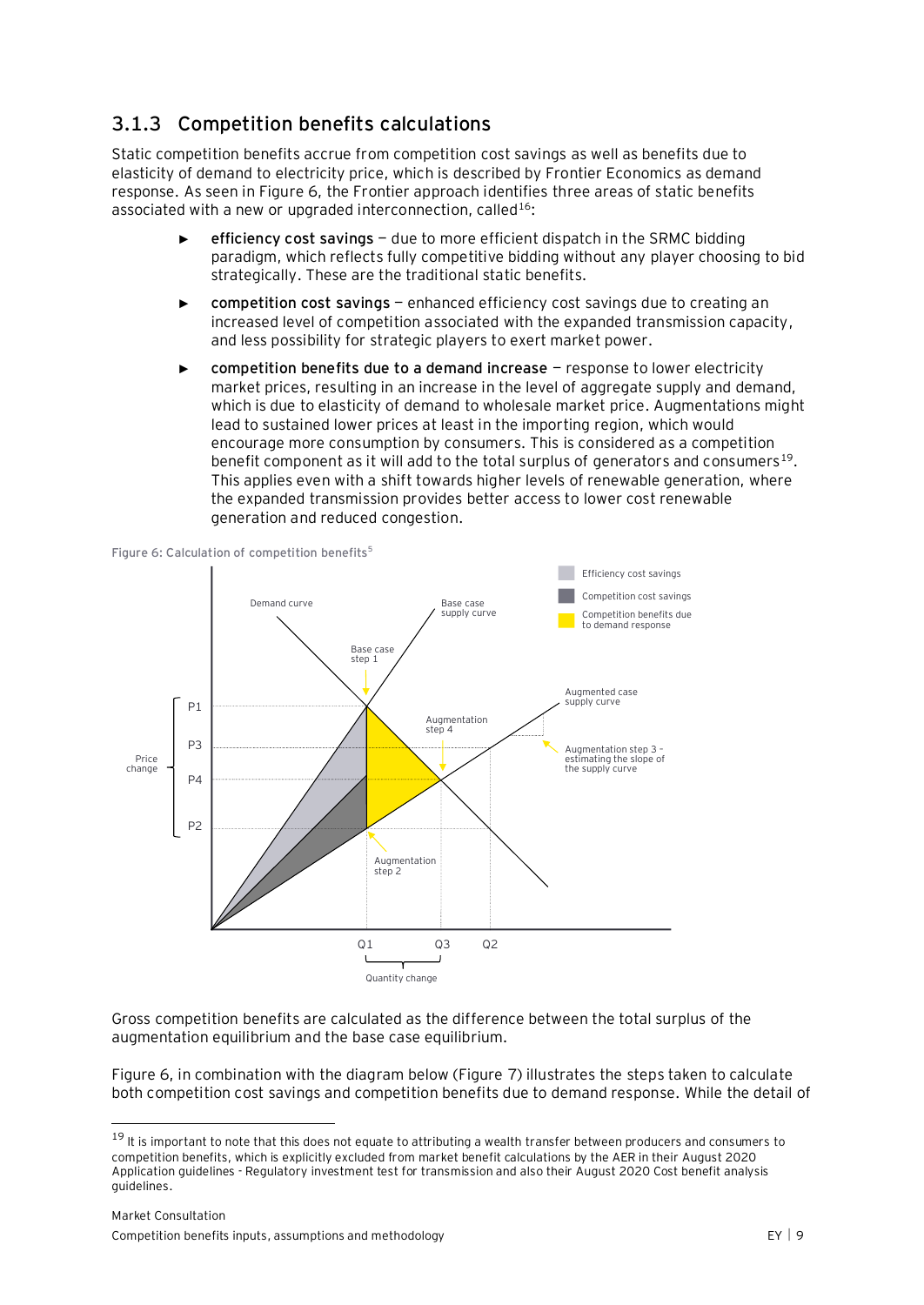these steps is provided in Appendix A, here we provide a high-level overview of the steps. For assessment of competition benefits for the ISP, a CDP rather than an individual network augmentation may be assessed for the potential for competition benefits to be material, but the general principles still apply.

First, the list of strategic players is identified and their bidding combinations established, as explained in Section [3.1.2](#page-9-0) and a case study presented in [3.2.1](#page-14-0) which could also be generalised/modified to be adopted in the ISP modelling . Having established the reasonably likely combinations of bids, the equilibrium outcomes including the demand-weighted prices for each region can be derived for both the base case (the counterfactual case) and the CDP ( $P_1$  and  $P_2$  in [Figure 6\)](#page-11-0). Once the dispatch cost savings from the CDP are calculated under strategic bidding, it is possible to derive the competition cost savings. This is done by subtracting the dispatch costs savings from the CDP already calculated in the competitive bidding model (efficiency cost savings in [Figure 6\)](#page-11-0) from the dispatch cost savings from the CDP under strategic bidding.

The abovementioned steps in driving the equilibrium point for the CDP case do not yet consider the elasticity of demand to wholesale market prices. When considering the elasticity of demand to wholesale market price, the equilibrium point will be different, which is able to be captured in the competition benefits calculation. To this end, it is proposed to calculate the competition benefits due to an increase in the aggregate level of supply and demand, to the point where the incremental cost of production matches the incremental customer willingness to pay. For this, both supply and demand curves are required to be constructed, as detailed in Appendix A. This helps determining the equilibrium point for the CDP with the consideration of elasticity of the demand to a sustained change in wholesale market price, and therefore to calculate the competition benefits due to demand response, as shown in the yellow area in [Figure 6.](#page-11-0)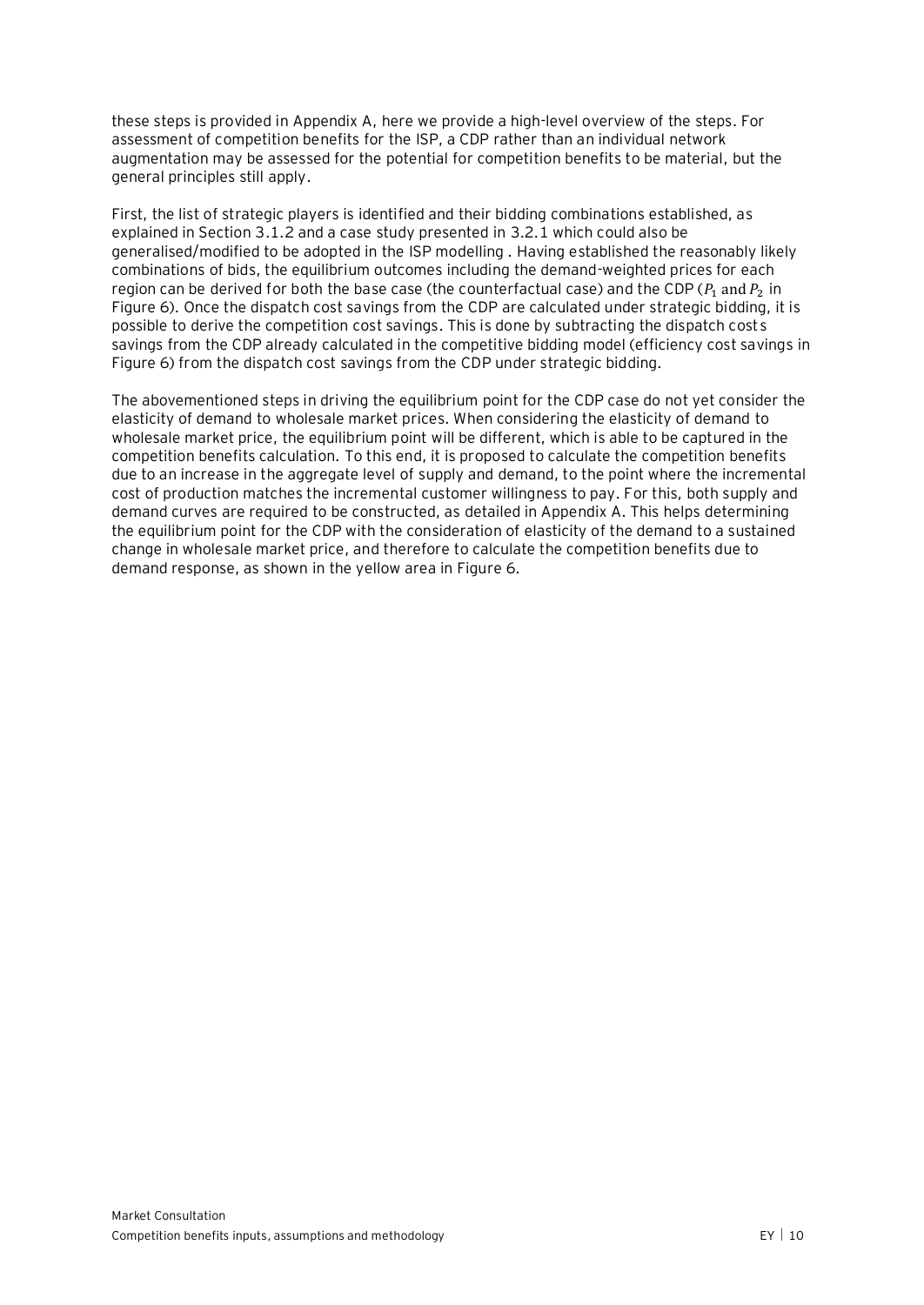<span id="page-13-1"></span>

## <span id="page-13-0"></span>**3.2 Case study: HumeLink PACR competition benefits modelling**

EY has modelled competition benefits for HumeLink in the PACR<sup>20</sup>. EY used the Time Sequential Integrated Resource Planner (TSIRP) for the calculation of traditional benefits, and adjusted it to compute competition benefits. The TSIRP was adjusted to use the capacity build and retirements schedule which resulted from the long-term investment planning from the base case<sup>21</sup>, which allows modelling economic dispatch to determine variable and fuel costs. EY has modelled hydro and energy-limited storages in such a way that they are optimised in the model so that they maximise their water values, corresponding with minimising the total cost of dispatch.

The model was run on both the base case and HumeLink for two sets of bidding, i.e. competitive (SRMC) and strategic bidding. The modelling of competitive bidding allows subtracting the benefits of fuel and variable, operation and maintenance cost (VOM) from the total benefits in the strategic bidding modelling. This avoids the risk of double counting these benefits. In all four runs (with and without HumeLink, with and without strategic bidding), the same capacity expansion plan for new generation, storage and other transmission was assumed, and the same retirement schedule was applied.

<sup>20</sup> TransGrid, *HumeLink PACR* , [https://www.transgrid.com.au/projects-innovation/humelink,](https://www.transgrid.com.au/projects-innovation/humelink) Accessed 7 October 2021. <sup>21</sup> Refer to the HumeLink PACR, TransGrid, *HumeLink PACR*, [https://www.transgrid.com.au/projects-innovation/humelink,](https://www.transgrid.com.au/projects-innovation/humelink) Accessed 7 October 2021.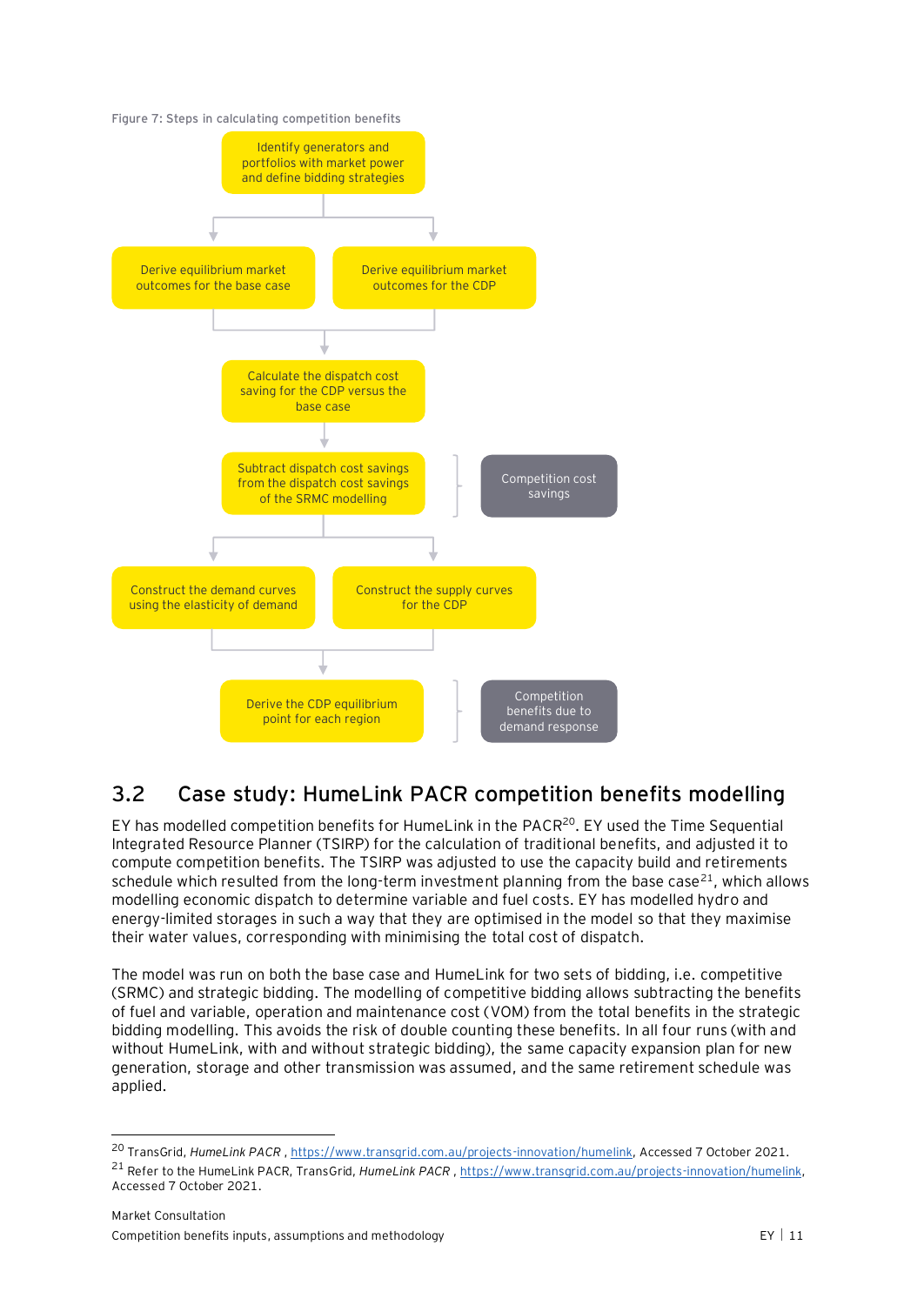**Figure 8: Steps in EY calculations of RIT-T benefits, including competition benefits**



### <span id="page-14-0"></span>**3.2.1 Strategic bidding selection**

The strategic players and their bidding strategies were selected such that, while all the relevant combinations of bids are modelled, the modelling is practical and computationally feasible. One approach to limit the number of strategic players is to select only the largest generation portfolios in each region and across the NEM.

Frontier Economics has conducted a study for the Liddell closure in  $2019^{17}$  $2019^{17}$  $2019^{17}$ , in which a detailed study of historical bidding analysis of generators in the NEM, particularly coal generators for the period of up to 10 historical years is presented. From that study, a list of strategic players and their bidding strategies as well as the general observed behaviour over a six-year historical periods is provided. The observed behaviours range from offering SRMC only up to minimum load (~40% capacity at SRMC and 60% withdrawn to high price) through to offering 95% at SRMC.

| Portfolio           | Generators                                | <b>Strategy options</b><br>(proportion of capacity)<br>offered at SRMC) | <b>Historical analysis</b>                                |
|---------------------|-------------------------------------------|-------------------------------------------------------------------------|-----------------------------------------------------------|
| <b>AGL NSW</b>      | Bayswater, Liddell                        | 40%, 70%, 80%                                                           | 50-60% Liddell<br>70-80% Bayswater                        |
| <b>AGL Vic</b>      | Loy Yang A                                | 80%, 95%                                                                | 90-95%                                                    |
| <b>EA NSW</b>       | Mt Piper                                  | 40%, 75%, 80%                                                           | 50-85%                                                    |
| EA Vic              | Yallourn                                  | 80%, 95%                                                                | 75-95%                                                    |
| <b>Stanwell QLD</b> | Stanwell, Tarong, Tarong North            | 40%, 70%, 90%                                                           | 70-80% Stanwell<br>40-85% Tarong<br>50-85% Tarong North   |
| CS OLD              | Callide B, Callide C,<br>Gladstone, Kogan | 40%, 70%, 90%                                                           | 55-95% Callide B & C<br>40-70% Gladstone<br>80-100% Kogan |
| Origin NSW          | Eraring                                   | 70%, 85%                                                                | 50-75%                                                    |
| EA Vic              | Yallourn                                  | 80%, 95%                                                                | 75-95%                                                    |

**Table 1: Bidding strategies in Frontier modelling for Liddell closure[17](#page-7-2)**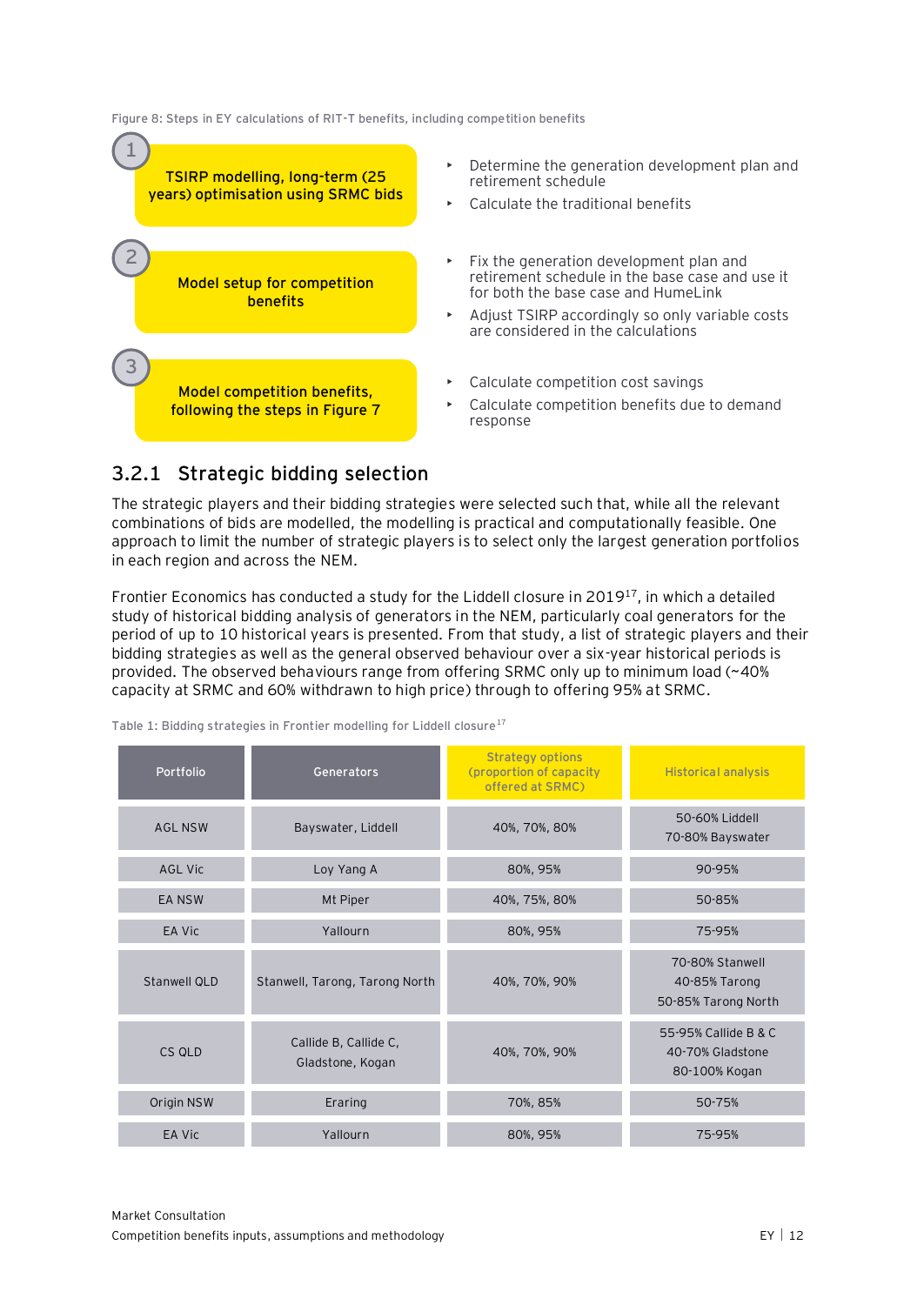In the HumeLink PACR competition benefits, EY used this recent analysis conducted by Frontier Economics<sup>[17](#page-7-2)</sup>. However, a shorter list of strategic players was considered given that, with the assumption of economic retirements in the HumeLink PACR market modelling, some generators in the Frontier Economics list, including the Liddell plant which is the subject of the Frontier report, either retire earlier than the proposed HumeLink commissioning date, or within a short time after that. Those generators are therefore modelled to continue bidding at SRMC levels consistent with a fully competitive market until they exit the market before or shortly after HumeLink is commissioned. [Table](#page-15-0) 2 provides the list of generators adopting strategic bidding in the modelling undertaken for the PACR. The full combinations of the following bidding strategies are then modelled to determine the Nash Equilibrium. The Nash equilibrium is determined to be one of the 54 combinations that applies for the full outlook period. That is, the Nash equilibrium has not been investigated for each hour independently, or for each year independently. Deriving the equilibrium from all bid combinations for each half-hourly (or hourly) interval for a 25-year study period is computationally expensive and this is therefore not proposed. The Nash equilibrium is identified as the combination of strategic bids which results in a profit maximising equilibrium of each portfolio over the study period.

EY also assumed the generators withdraw their respective capacity to a price of \$500/MWh instead of the assumption of withholding the capacity altogether (which can lead to unserved energy events), or to the market price cap (which is more aggressive and would result in higher competition benefits but potentially stimulate additional investment). \$500/MWh was the level that Frontier Economics identified as a break point between cost-based bidding and defence of caps and the higher values adopted for strategic bidding $17$ .

| Portfolio      | <b>Generators</b> | <b>Strategy options</b> |
|----------------|-------------------|-------------------------|
| <b>AGL NSW</b> | Bayswater         | 40%, 70%, 80%           |
| AGL Vic        | Loy Yang A        | 80%, 95%                |
| EA NSW         | Mt Piper          | 40%, 75%, 80%           |
| Stanwell QLD   | Stanwell, Tarong  | 40%, 70%, 90%           |

<span id="page-15-0"></span>**Table 2: Bidding strategies in HumeLink PACR**

The remaining generators are assumed to be non-strategic. Note that it is assumed that non-strategic players bid their full capacity at their short-run marginal cost of supply (SRMC).

EY also modelled battery energy storage facilities, conventional storage hydro and pumped storage hydro generators including Tumut and Snowy 2.0 on a competitive bidding basis. For these generators the cost of water with a fixed supply is an opportunity cost that depends on prices in the market, leading them to generally maximise their output during high prices. Therefore, it is less likely that these generators withhold their capacity similar to the way strategic coal players do to increase prices. In addition, according to the Frontier Economics assessment, modelling hydro generators on a competitive bidding basis is likely to result in underestimating the competition benefits and as such modelling these generators on a strategic basis is expected to add unnecessary complexity to the modelling

The selection of strategic players recognises that there are some key constraints including the network limits between Snowy and the greater Sydney area, including Bannaby to Sydney, which could encourage portfolios with generators on either side of this constraint to play strategically in order to increase the NSW price. In some situations there may be an incentive for a generation portfolio to increase the output at its plant upstream of the transmission limit in order to cause the market constraint to bind, enabling its generating plant near to the reference node to benefit from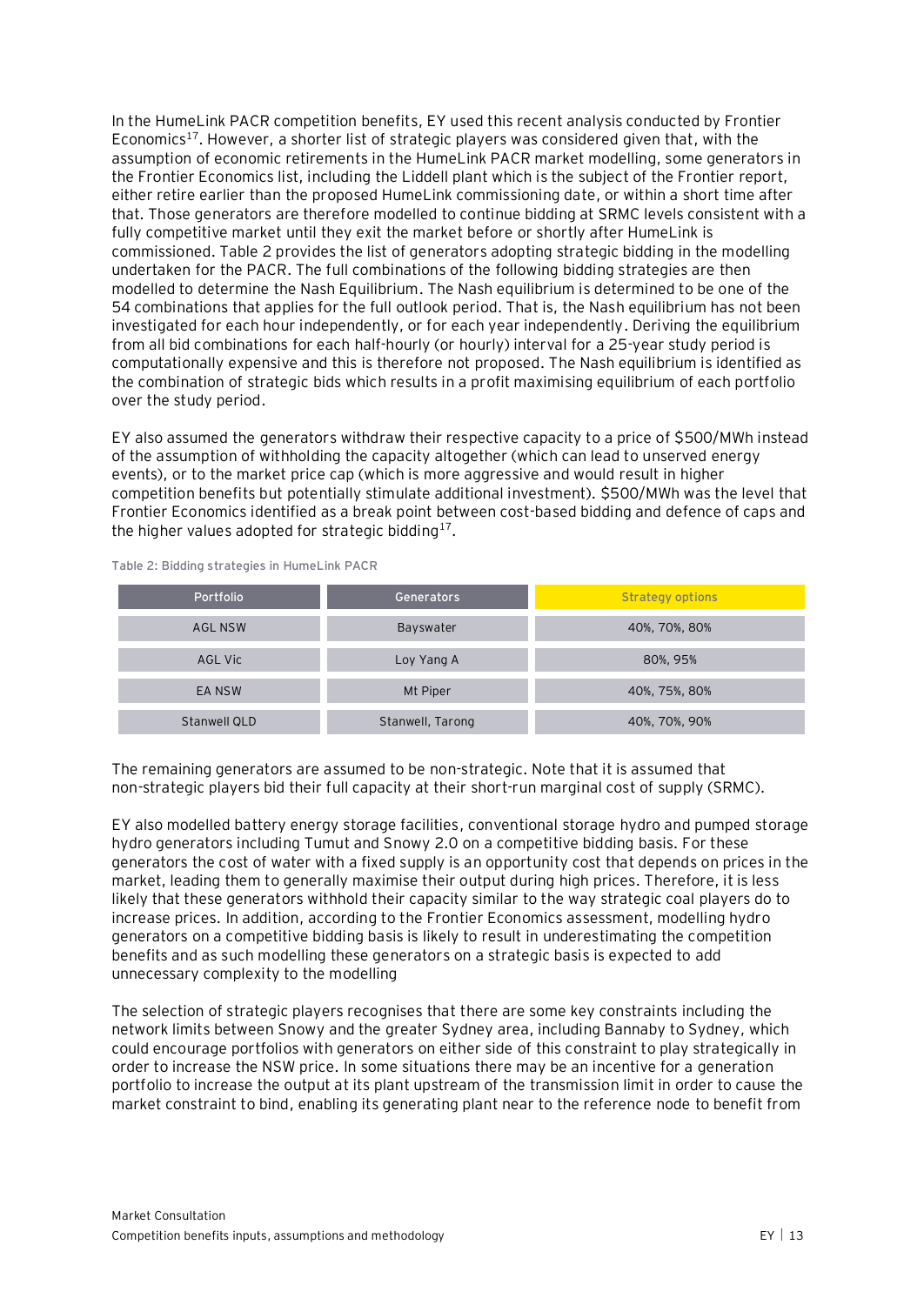transient market power<sup>22</sup>. In other situations, where a network augmentation is entirely within a single region, such incentives may not exist as all generators within a region receive the same price.

*Limiting the complexity of the modelling problem (such as through selecting only a sub-set of strategic players) is reasonable where the simplification is expected to underestimate value associated with competition benefits, rather than potentially overstating.*

#### **3.2.2 Selection of generation development plan**

The EY competition benefits modelling used the base case generation development plan, as per the "static benefits" defined by Frontier approach. The appropriateness of this approach for ISP assessment of competition benefits is a matter for this consultation.

The modelling of traditional benefits, including all aspects outlined in [Figure 2,](#page-6-0) is normally conducted as a single optimisation, as the ISP does since all benefits are computed using the same suite of models. All aspects of traditional benefits, both savings due to reduced production costs, and savings due to reduced capital investment costs, are integrated. This includes making tradeoffs between building higher capital cost, more efficient plant such as CCGTs versus lower capital cost, less efficient plant such as OCGTs.

It also includes making trade-offs between zero fuel cost variable renewable energy (VRE) generation, and alternatives such as batteries and pumped storage hydro which can reduce the build of VRE plant but must pay the cost of cycling inefficiency from storing and releasing the generation. This optimisation approach necessarily assumes all generators bid SRMC and storage behave in order to minimise the total cost of energy over the forecast horizon. At this time, it is not computationally feasible to enable strategic bidding for all generators and portfolios while still finding the optimum as this is fundamentally a non-linear problem and therefore not able to be solved in a single linear programming optimisation.

In order to configure the model to simulate marginal wholesale pool prices, capital decisions must be removed from the optimisation problem for the purpose of competition benefits assessment. As such, a 'fixed' generation and storage development/retirement plan was established and capital investment options were not available. Static competition benefits are short term by nature as they are chosen by the players in the market every 5-minute dispatch interval, so the assumption of a fixed generation development plan was considered by EY to be appropriate.

Furthermore, for determining static competition benefits the primary difference between the base case and the augmentation case is the presence or absence of the network augmentation that is being assessed. Following this logic, EY considers that any resulting changes in the development pattern of generation due to the presence or absence of the network augmentation were unlikely to impact the static competition benefits.

The main changes due to the augmentation are capital deferral and shifting of renewable generation to more optimal locations. Neither new entries nor renewable generation are modelled strategic players, so for this case study, it was assumed that the residual demand to be met by the strategic players (and the bidding outcomes) were therefore broadly similar. Further, it was assumed that the long-term impact of the augmentation on wholesale price (and corresponding competition benefits associated with demand response) would be similar, regardless of whether the base case generation development plan or a generation development plan with some capital deferral was considered in the presence of the augmentation.

<sup>&</sup>lt;sup>22</sup> Darryl Biggar, "THE THEORY AND PRACTICE OF THE EXERCISE OF MARKET POWER IN THE AUSTRALIAN NEM", <https://www.aemc.gov.au/sites/default/files/content/1b0947b4-930f-449a-be21-4cf009b2fe7a/AER-Attachment-1.PDF> Accessed 7 October 2021.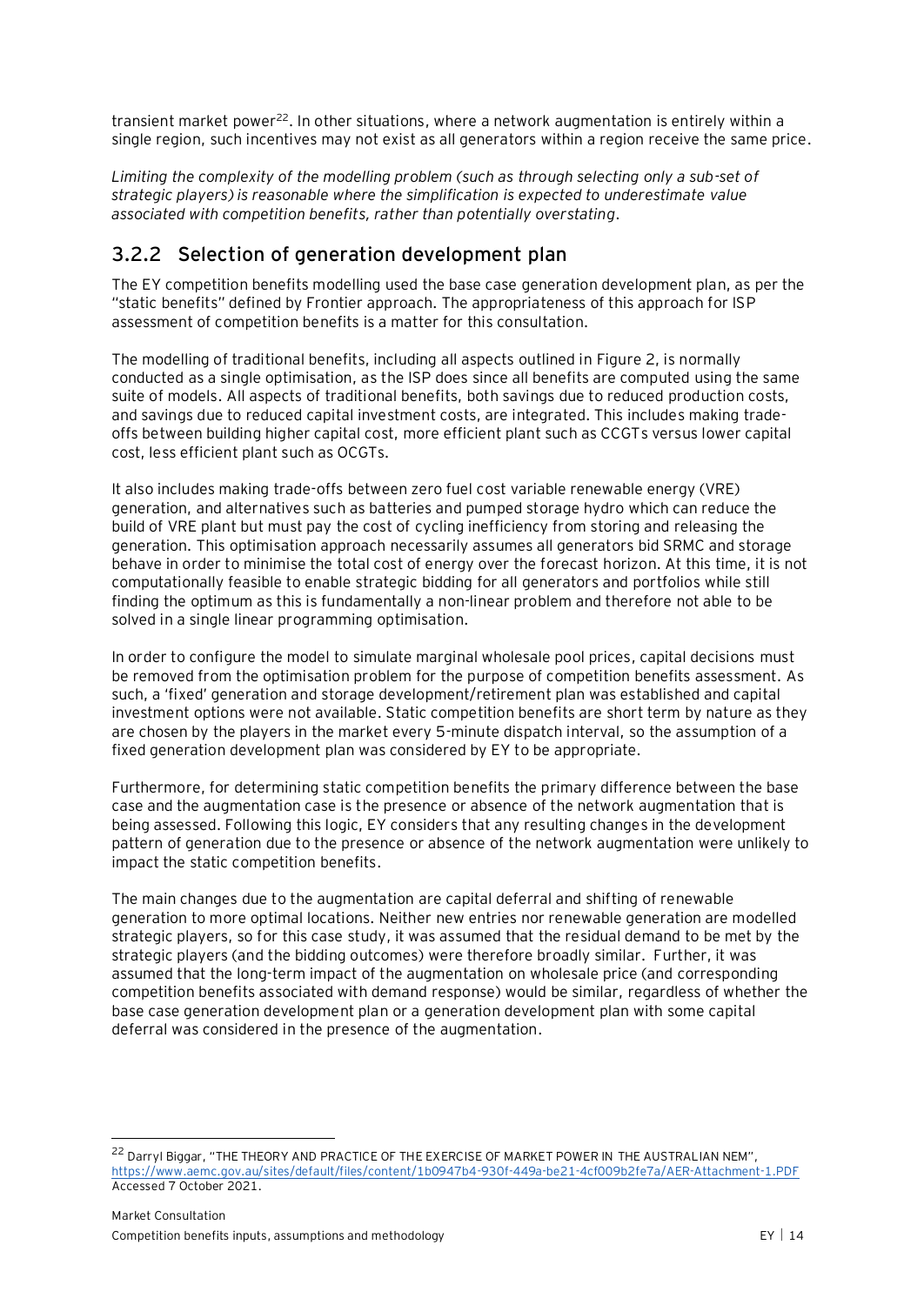### **3.2.3 Selection of time periods**

It is expected that when there is more spare supply side capacity in the market, the capability of strategic players to change their bids or withhold their capacity to raise prices is low. For example, with significant rooftop PV and large-scale solar, it is unlikely that strategic players could exert market power during sunlight hours. The bidding strategies are therefore applied only during the typical peak demand periods between 6am-10am and 6pm-10pm, when portfolios with market power are expected to bid strategically. EY has also modelled competition benefits for all periods in the modelling study and found the results are not significantly different

#### **3.2.4 Elasticity of the demand to wholesale price**

Elasticity of demand is the ratio between proportional change in quantity demanded and proportional change in price<sup>23</sup>. Elasticity of demand is an important factor in the calculation of competition benefits. As shown in [Figure 9,](#page-19-0) apart from the electricity price differences between the base case and augmentation case, area F is also influenced by the elasticity of demand. That is, if the demand is highly responsive to the price changes, the slope of the demand curve is lower and thus the competition benefits due to demand response is higher and vice versa.

There are various documents stating the elasticity of demand to electricity price in the regions comprising the NEM. The elasticity of demand values are generally estimated relative to residential or retail electricity price. For example, the TransGrid 2021 Transmission Annual Planning Report (TAPR) has a range of elasticity of demand between -0.08 and -0.84 for different consumer sectors<sup>24</sup>. In a review of studies about the NEM elasticity of demand, a range of -0.08 to -0.55 is listed for various demand sectors in the NEM<sup>25</sup>. AEMO Input, Assumptions and Scenarios Report (IASR) provides elasticity of demand for different types of consumers, with a typical value of -0.1, but ranging between -0.05 and -0.15 for different use types and scenarios<sup>26</sup>.

For the ISP competition benefits calculation, an elasticity of -0.1 for all regions is considered to be a conservative, that is, reasonably low value for the elasticity of demand from the range identified. Competition benefits modelling is applied at the wholesale level whereas elasticity of demand is relative to retail electricity price. As such it is appropriate to apply a conversion factor to the elasticity of demand to retail price value. This conversion factor could carefully consider the impact of the cost of the proposed network augmentation on the relative proportion of retail electricity prices attributable to wholesale electricity price. For example, for the HumeLink assessment, the conservative elasticity value of -0.1 proposed by TransGrid was further halved to -0.05 in this regard.

<sup>23</sup> Oxford Reference[, https://www.oxfordreference.com/view/10.1093/oi/authority.20110803095745343,](https://www.oxfordreference.com/view/10.1093/oi/authority.20110803095745343) Accessed 7 October 2021.

<sup>24</sup> TransGrid, 2021 TAPR[, https://www.transgrid.com.au/media/jtabhxws/transmission-annual-planning-report-2011.pdf,](https://www.transgrid.com.au/media/jtabhxws/transmission-annual-planning-report-2011.pdf) Accessed 7 October 2021.

<sup>&</sup>lt;sup>25</sup> Centre for Climate Economic & Policy, Australian National University, Impact of the carbon price on Australia's electricity demand, supply and emissions[, https://www.lse.ac.uk/GranthamInstitute/wp-content/uploads/2014/08/OGorman-and-](https://www.lse.ac.uk/GranthamInstitute/wp-content/uploads/2014/08/OGorman-and-Jotzo-Impact-of-the-carbon-price-on-Australias-electricity-demand-supply-and-emissions.pdf)[Jotzo-Impact-of-the-carbon-price-on-Australias-electricity-demand-supply-and-emissions.pdf,](https://www.lse.ac.uk/GranthamInstitute/wp-content/uploads/2014/08/OGorman-and-Jotzo-Impact-of-the-carbon-price-on-Australias-electricity-demand-supply-and-emissions.pdf) Accessed 7 October 2021.

<sup>26</sup> AEMO, 2021 2021 Inputs, Assumptions and Scenarios Report[, https://aemo.com.au/-/media/files/major](https://aemo.com.au/-/media/files/major-publications/isp/2021/2021-inputs-assumptions-and-scenarios-report.pdf?la=en)[publications/isp/2021/2021-inputs-assumptions-and-scenarios-report.pdf?la=en,](https://aemo.com.au/-/media/files/major-publications/isp/2021/2021-inputs-assumptions-and-scenarios-report.pdf?la=en) Accessed 7 October 2021.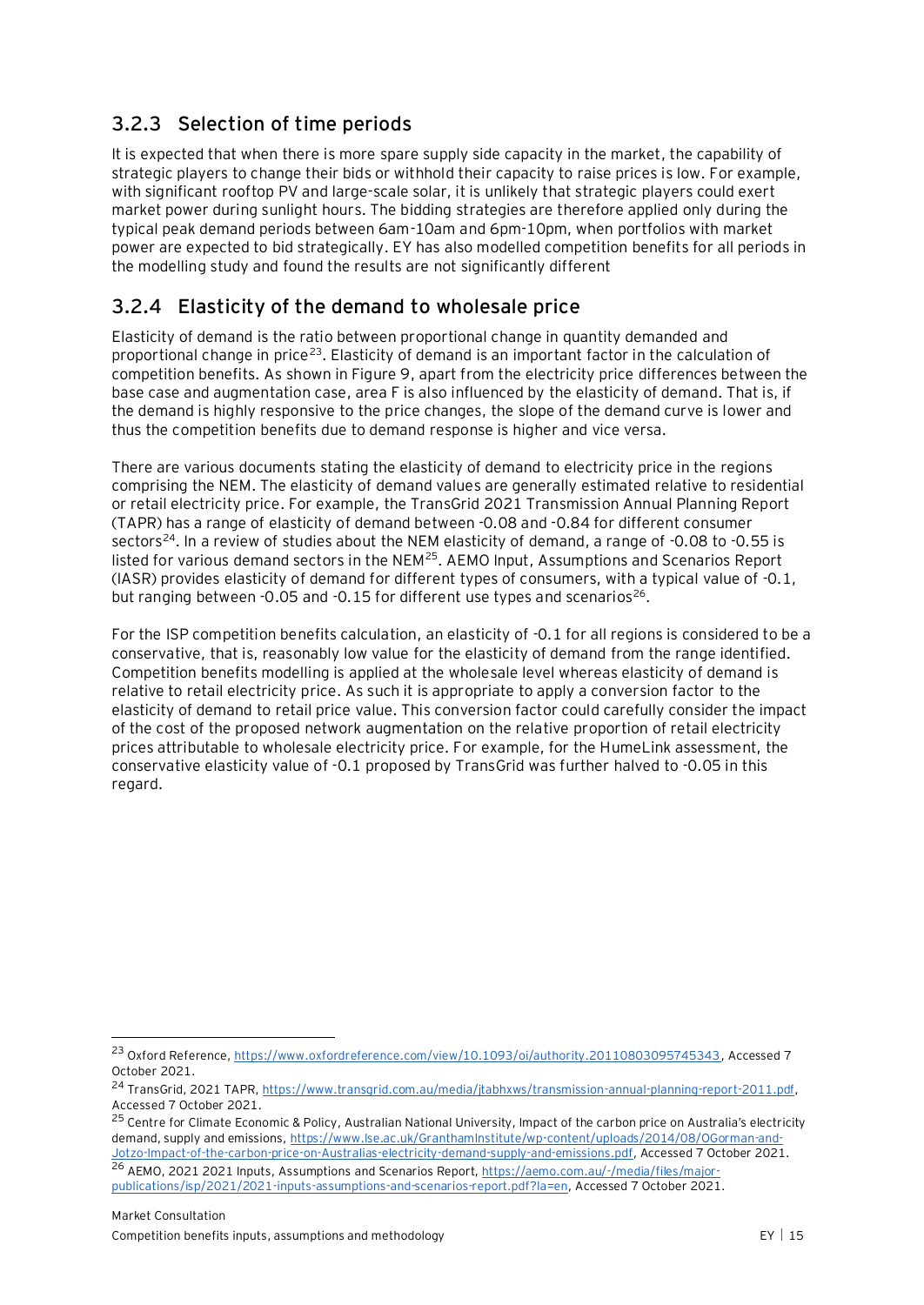## <span id="page-18-0"></span>**Appendix A Calculation of competition benefits**

As per the Frontier approach<sup>[16](#page-7-1)</sup>, the following steps have been undertaken to calculate competition benefits:

- Step 1: Equilibrium market outcomes are derived for the counterfactual Base case. This determines the optimal bidding strategy of the strategic players, which results in equilibria with the annual average demand weighted price in the Base case ( $P1$  in [Figure 9](#page-19-0) for the annual demand  $Q1$ .
- Step 2: Step 1 is repeated for the augmentation case with an assumption that the demand is inelastic. This allows calculation of P2. However, this point does not necessarily represent the augmentation equilibrium as the elasticity of the demand is ignored. To consider the impact of demand elasticity, the following steps are required to be taken.
- Step 3: This step estimates the slope of the augmented case supply curves in each region. For this purpose, a small change in each region's demand is applied and the resulting prices ( $P_{3,r,c}$ ) in that region and other regions are calculated. Calculating  $P_{3,r,c}$ , which is the demand weighted price of region  $r$  due to small change in demand in region  $c$ , allows the construction of an inverse cross-elasticity of supply matrix, as discussed in Step 4.
- Step 4: The inverse cross-elasticity of supply matrix is constructed by using the relationships between relative demand changes to relative price changes in each region. The elements of the inverse cross-elasticity of supply matrix,  $S$ , are constructed as follows:

$$
element (r, c) = \frac{\frac{P_{3,r,c} - P_{2,r}}{P_{1,r}}}{\Delta Q_{3,c}}
$$

where, *element*  $(r, c)$  is the matrix element in row/region r, column/region c, and  $P_{1r}$ and  $P_{2,r}$  are the demand weighted price in region  $r$  from Step 1 and Step 2, respectively.  $P_{3,r,c}$  is the demand weighted price in region  $r$  for a small change in demand in region  $c.$   $\Delta Q_{3,c}$  is the relative demand change in region  $c.$ 

In addition, the regional demand curves are determined by cross-elasticity of demand matrix, matrix D, which is  $5 \times 5$  matrix (to represent the five NEM regions) with the diagonal elements being the inverse of the regional demand elasticities and other elements being zero.

Having the inverse cross-elasticity of supply and also inverse cross elasticity of demand matrices, a linear approximation of supply and demand curves can be derived and accordingly, the intersection of the two curves in [Figure 9](#page-19-0) can be calculated. The intersection is at  $Q_3$  and  $P_4$ , the augmentation equilibrium point.

This also enables estimating the production cost at the equilibrium point, which is calculated as the average incremental production costs of each region by constructing the production cost matrix as follows:

element 
$$
(1, c) = \frac{PC_{3,c} - PC_2}{\Delta Q_{3,c}}
$$

where, *element* (1, c) is the matrix element for column/region c, and  $PC<sub>2</sub>$  is the total production cost in Step 2.  $PC_{3,c}$  is the total production cost in Step 3 for a small change in demand in region  $c.$   $\Delta Q_{3,c}$  is the relative demand change in region  $c.$  As such, the relative increase in production costs from Step 2 to the post-augmentation equilibrium can be calculated as  $Cq$ , where q is the quantity change of the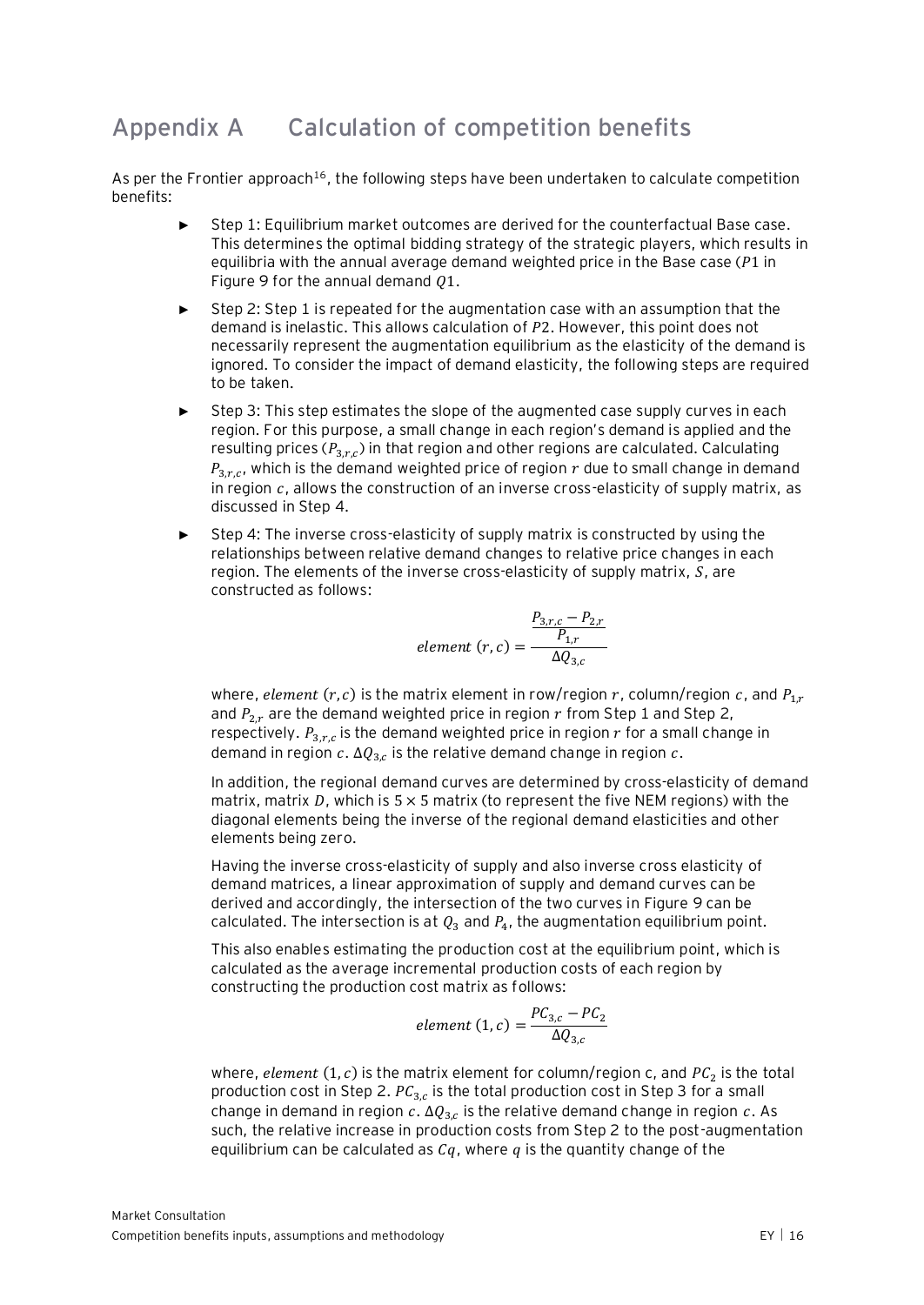post-augmentation equilibrium for each region relative to the pre-augmentation equilibrium.

► Step 5: Having the intersection of supply and demand curves, as well as the production costs, the gross benefits can be calculated by subtracting the total surplus of Base case equilibrium from augmentation equilibrium, resulting in areas B and F in [Figure 9.](#page-19-0) While area F represents competition benefits due to demand response, area B represents the aggregated productive efficiency of the augmentation due to efficiency and competition cost savings. In order to calculate purely competition cost savings and avoid double counting the efficiency cost savings which is calculated as part of traditional market benefits in the competitive (SRMC) modelling, the benefits from the efficiency cost savings are subtracted from the total benefits.

<span id="page-19-0"></span>

Market Consultation Competition benefits inputs, assumptions and methodology example of the state of the EY | 17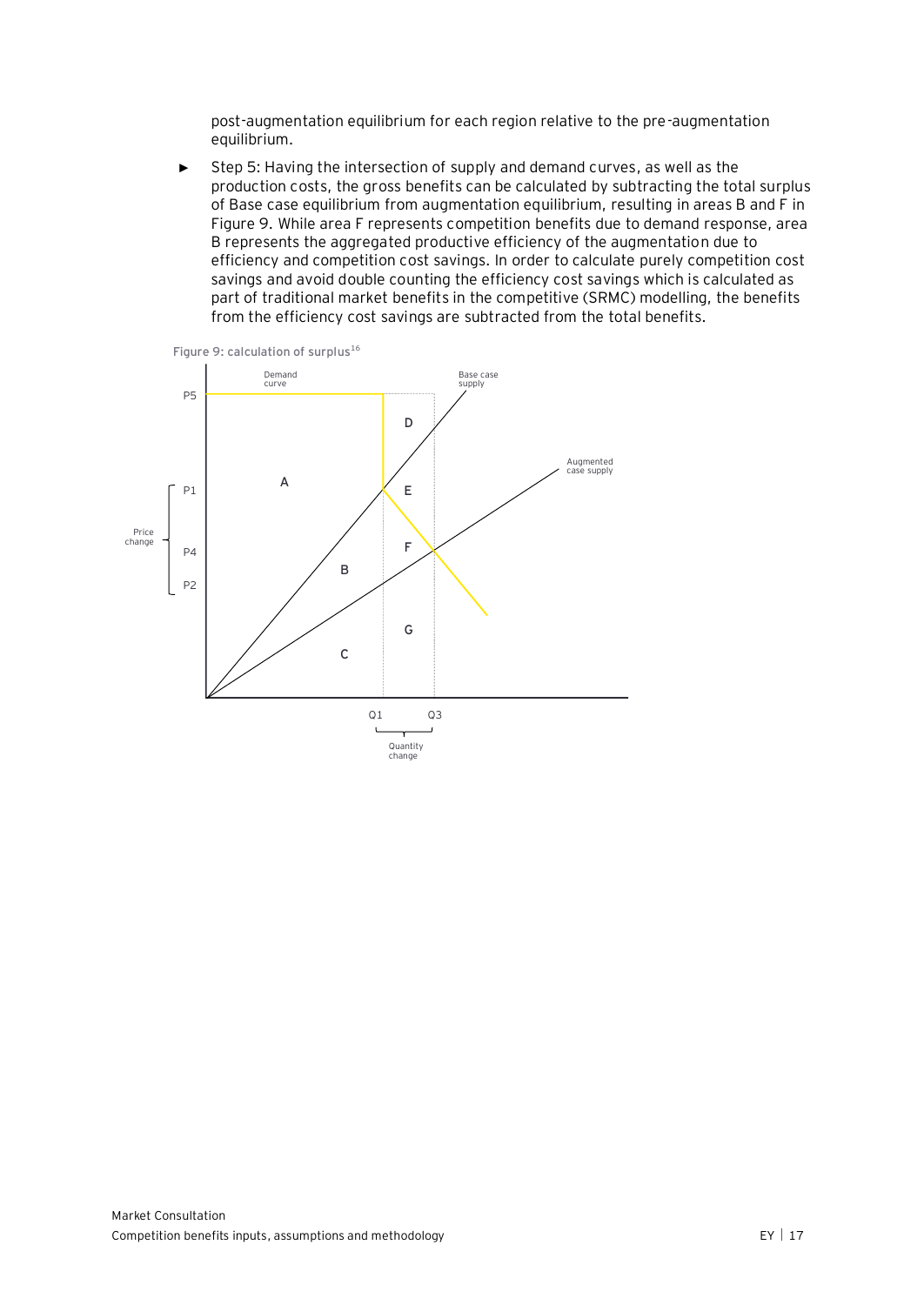# <span id="page-20-0"></span>**Glossary of terms**

| Abbreviation | <b>Meaning</b>                              |
|--------------|---------------------------------------------|
| AEMO         | Australian Energy Market Operator           |
| <b>AER</b>   | Australian Energy Regulator                 |
| CAPEX        | Capital Expenditure                         |
| <b>CCGT</b>  | Combine Cycle Gas Turbine                   |
| CDP          | Candidate Development Path                  |
| EA           | Energy Australia                            |
| EY           | Ernst & Young                               |
| <b>FOM</b>   | Fixed Operation and Maintenance             |
| <b>ISP</b>   | Integrated System Plan                      |
| <b>NCEN</b>  | Central NSW                                 |
| <b>NEM</b>   | National Electricity Market                 |
| <b>NER</b>   | <b>National Energy Rules</b>                |
| <b>NSW</b>   | New South Wales                             |
| <b>OCGT</b>  | Open Cycle Gas Turbine                      |
| ODP          | Optimal Development Path                    |
| PACR         | Project Assessment Conclusion Report        |
| QLD          | Queensland                                  |
| $RIT-T$      | Regulatory Investment Test for Transmission |
| SRMC         | Short-Run Marginal Cost                     |
| <b>TAPR</b>  | Transmission Annual Planning Report         |
| <b>TSIRP</b> | Time-sequential integrated resource planner |
| <b>USE</b>   | <b>Unserved Energy</b>                      |
| Vic          | Victoria                                    |
| VNI          | Victoria-NSW Interconnector                 |
| VOM          | Variable Operation and Maintenance          |
| <b>VRE</b>   | Variable Renewable Energy                   |